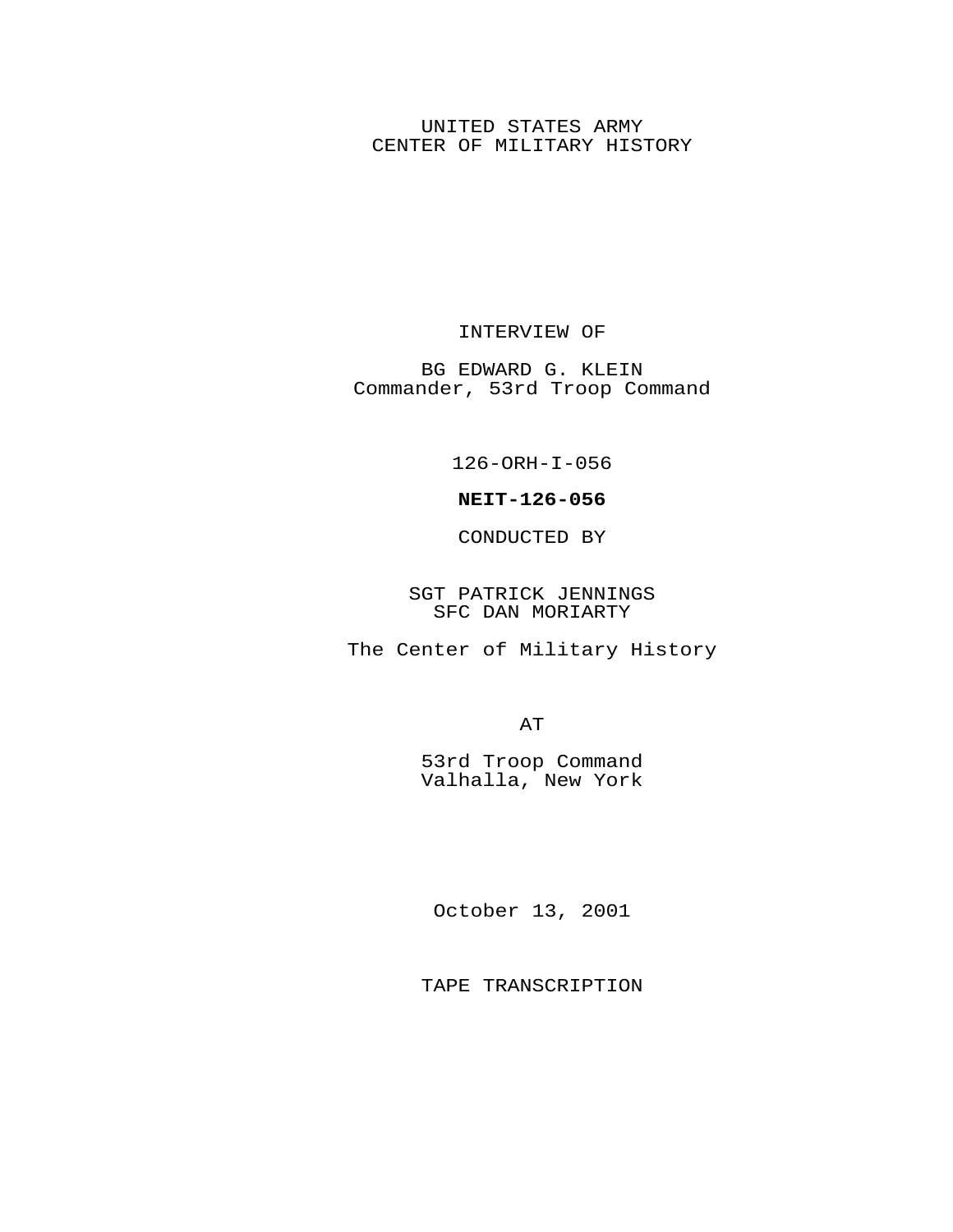P R O C E E D I N G S **SFC MORIARTY:** Today's date is 13 October 2001. This is SFC Dan Moriarty of the 126 Military History. **SGT JENNINGS:** This is SGT Patrick Jennings of the 126th Military History Detachment. **SFC MORIARTY:** And this interview is with BG Edward G. Klein, K-l-e-i-n, commander of 53rd Troop Command. **SGT JENNINGS:** This is the disclaimer. I understand that the tape and transcript resulting from this oral history will belong to the U.S. government to be used in any manner deemed in the best interest of the U.S. Army as determined by the Chief of Military History and his representatives. I also understand that subject to security classification restrictions, I will be given the opportunity to edit the resulting transcript in order to clarify and expand my original thoughts. The Army will provide me with a copy of the edited transcript for my own use, subject to classification restrictions.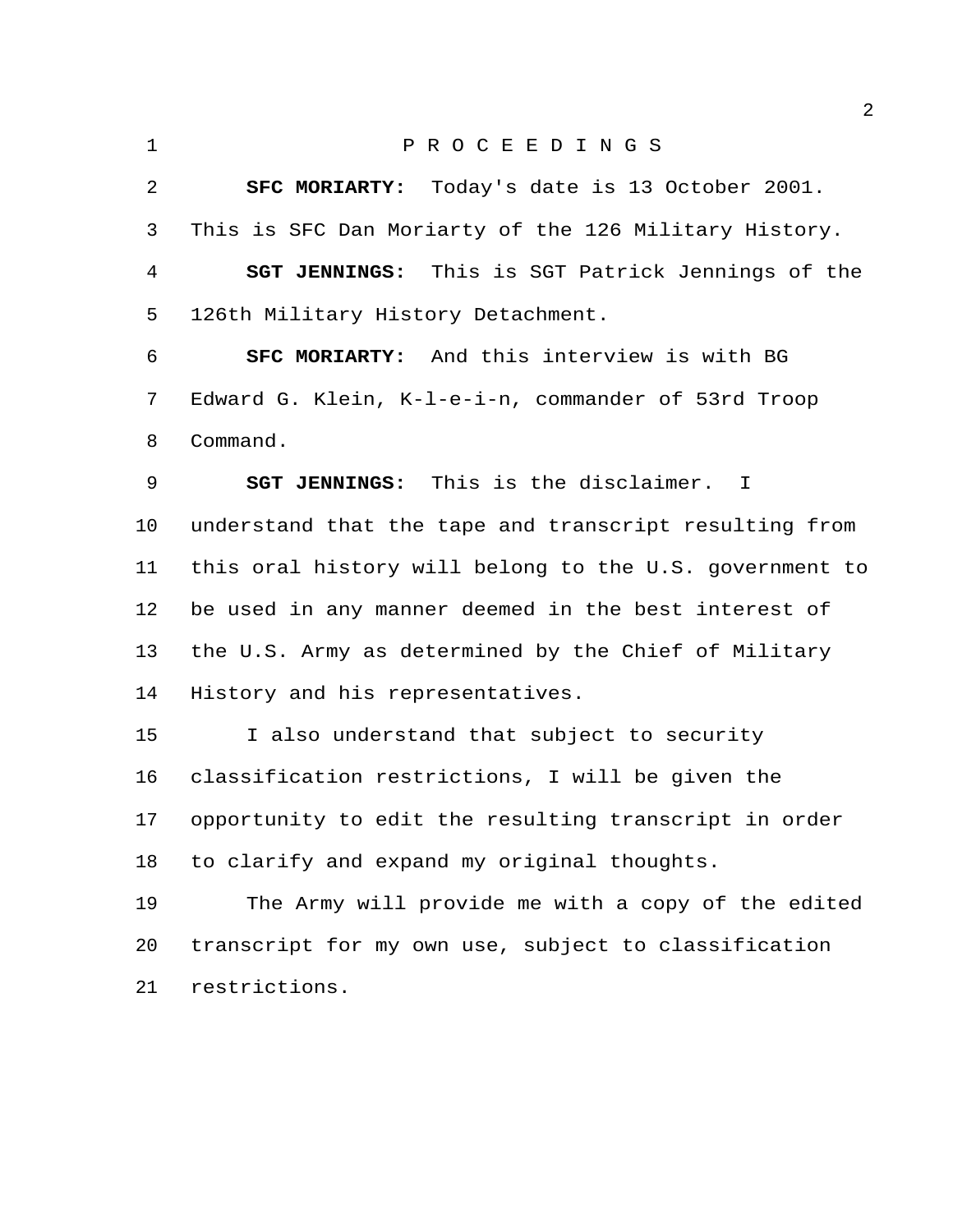Do you have any conditions you want to put on this pertaining to, or a written request for a copy?

**BG KLEIN:** No.

 **SGT JENNINGS:** If you could then initial that block and sign down here, sir, and date it right there. **BG KLEIN:** Okay.

 **SGT JENNINGS:** Thank you, sir. Okay, we were just talking briefly about the role that you and your unit played and you were starting to explain the Y2K plan.

 **BG KLEIN:** Okay. Essentially how task organization works is as a result of our planning, when I say "our," state headquarter planning for Y2K, it was decided that they would form a regional task force because in New York we're kind of unique in that we have the Army Guard, the Air Guard, the New York Naval Militia, which is Marine and Navy folks, and also we have our state defense force, which is the New York Guard.

 So for Y2K, they set up regional task forces, Long Island being Task Force 1, the New York City area being Task Force 2. Task Force 3 I think might be up in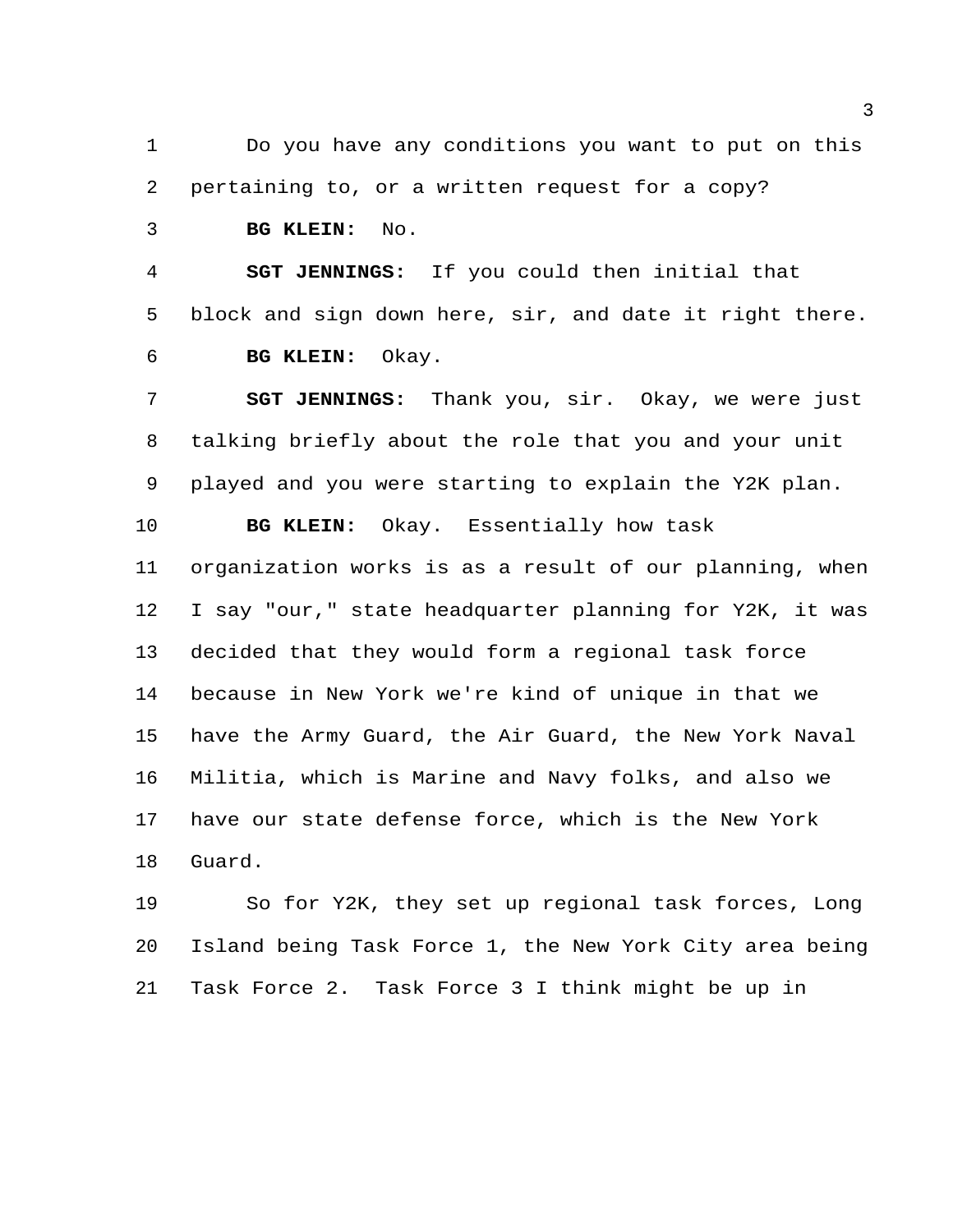Stuart Air Force Base. Task Force 4 (inaudible) region and so on across the state.

 And these people, being a task force, when the World Trade Center terrorist act took place and this catastrophe, first we didn't know what it was. We just first thought it was a plane crash.

 That immediately activated, the adjutant general activated Task Force 1, Task Force 2, which is the New York City task force, which by design would fall under my command as the area senior representative of 53rd Troop Command (inaudible) formed the task force.

 And that joint task force was made up of Air National Guard, Army Guard, New York Guard and the New York Naval Militia were the first units that were called up.

 So that's how the command structure is established. My headquarters was supplemented by Task Force 1, which is in Long Island. And that worked out real well because that's the air rescue unit and that gave me ability to integrate the knowledge of how the air units worked and their expertise. So that was the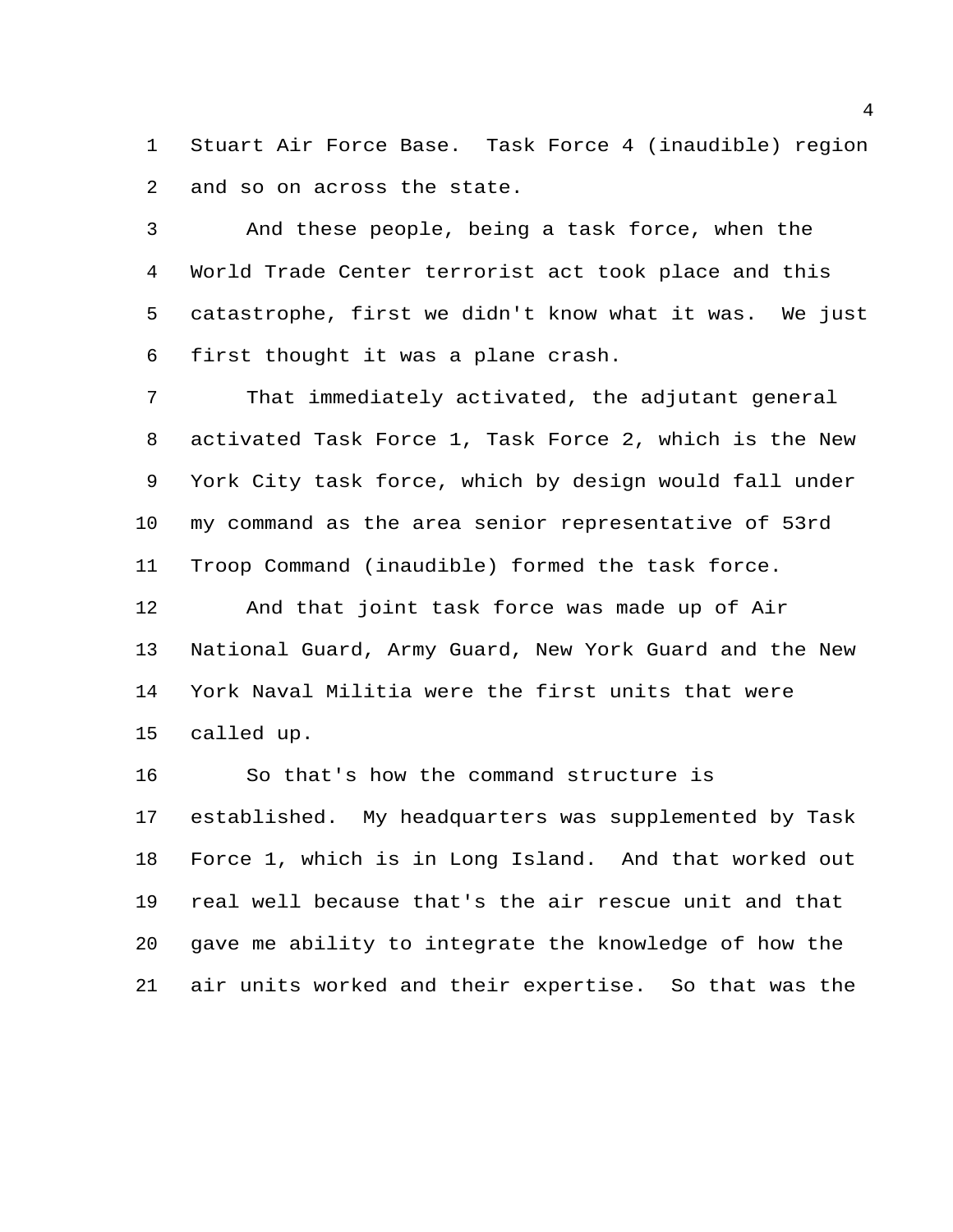structure.

| 2              | <b>SGT JENNINGS:</b> Now, how were you notified, sir?<br>$\perp$ |
|----------------|------------------------------------------------------------------|
| $\mathsf{3}$   | mean, did it come through the chain of command?                  |
| $\overline{4}$ | BG KLEIN: Yeah, I got a call from the adjutant                   |
| 5              | general, who said that, you know, that at that point it          |
| 6              | was a plane crash when the first plane crashed into the          |
| 7              | World Trade Center and that they were going to more              |
| 8              | than likely, you know, activate the Guard and, you               |
| 9              | know, how quickly could I get in.                                |
| 10             | I said, "I'm on my way in now." So I just drove                  |
| 11             | in. I had a couple of cell phone calls after the                 |
| 12             | initial notification as to report to Reynolds Island             |
| 13             | and where units were going to go.                                |
| 14             | But I came in here because there was nothing at                  |
| 15             | Reynolds Island and I couldn't talk, and that was going          |
| 16             | to be a staging area.                                            |
| 17             | But because of all our communications and people                 |
| 18             | were reporting to this location, the decision was made           |
| 19             | for me to come here, get organized and then find out             |
| 20             | where I could best control the situation.                        |
| 21             | So what I did is got in here. Once my staff was                  |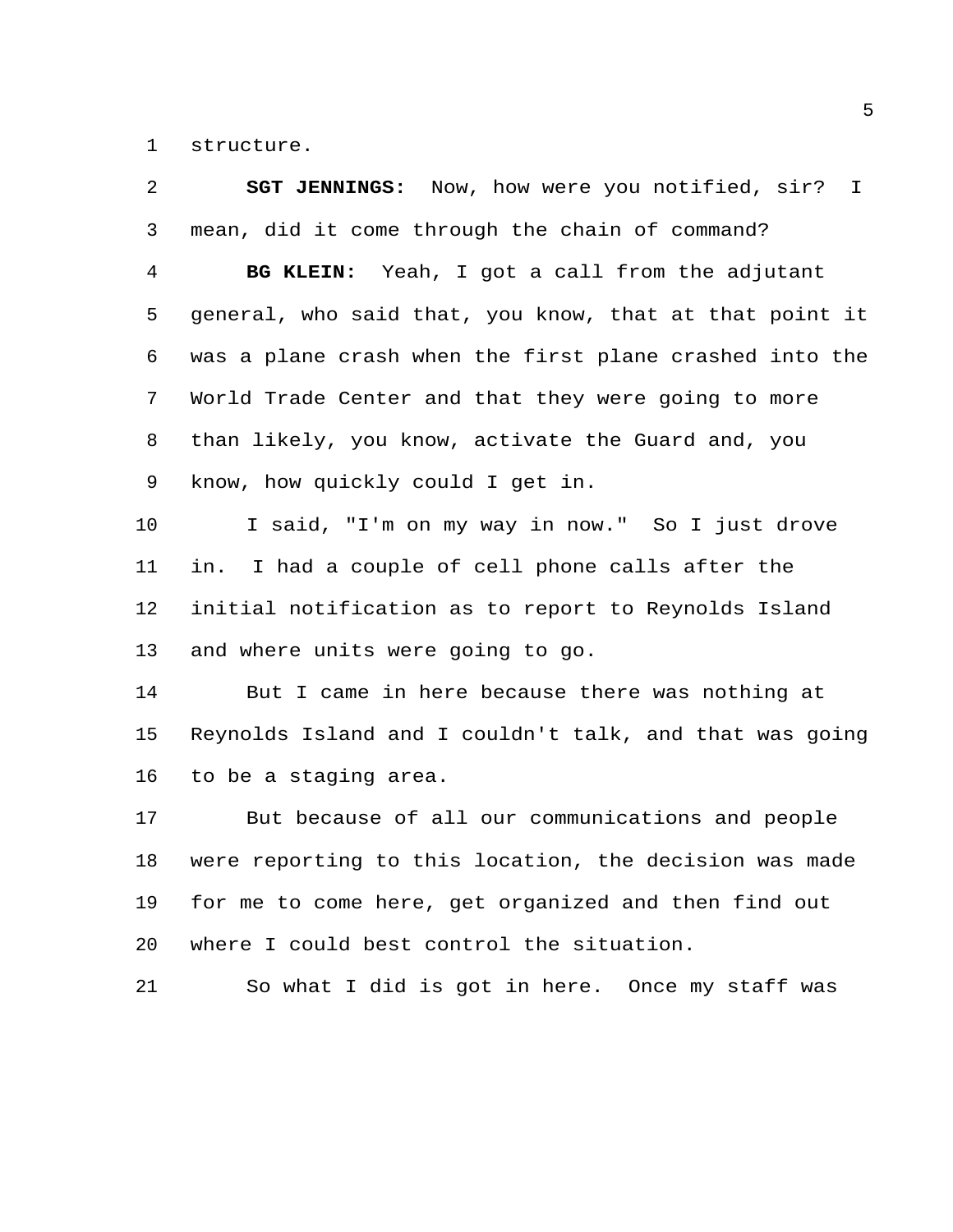organized and operating, I spoke with the adjutant general and I said, "Look, communication is really bad. I'm not able to speak to the units that we already were responding to the actual Ground Zero."

 I said, "I'd like to go down there." And he said, "By all means, you know, get yourself down there." So I got a Humvee and went down, which was probably the best move I made, because with the breakdown in communications being one problem, I mean, we had a lot of alternate means of communicating.

 We were using personal cell phones because the World Trade Center communications network, that's where the antennas are for most of the cell phones.

**SGT JENNINGS:** Right in that building.

 **BG KLEIN:** Exactly. So the fire department headquarters was destroyed and the New York City Emergency Management headquarters was destroyed.

 So I went down to the scene. Quite by coincidence, I had only been down there about three months prior to meet with the head of the New York City Emergency Management, Richard Shearer (phonetic), and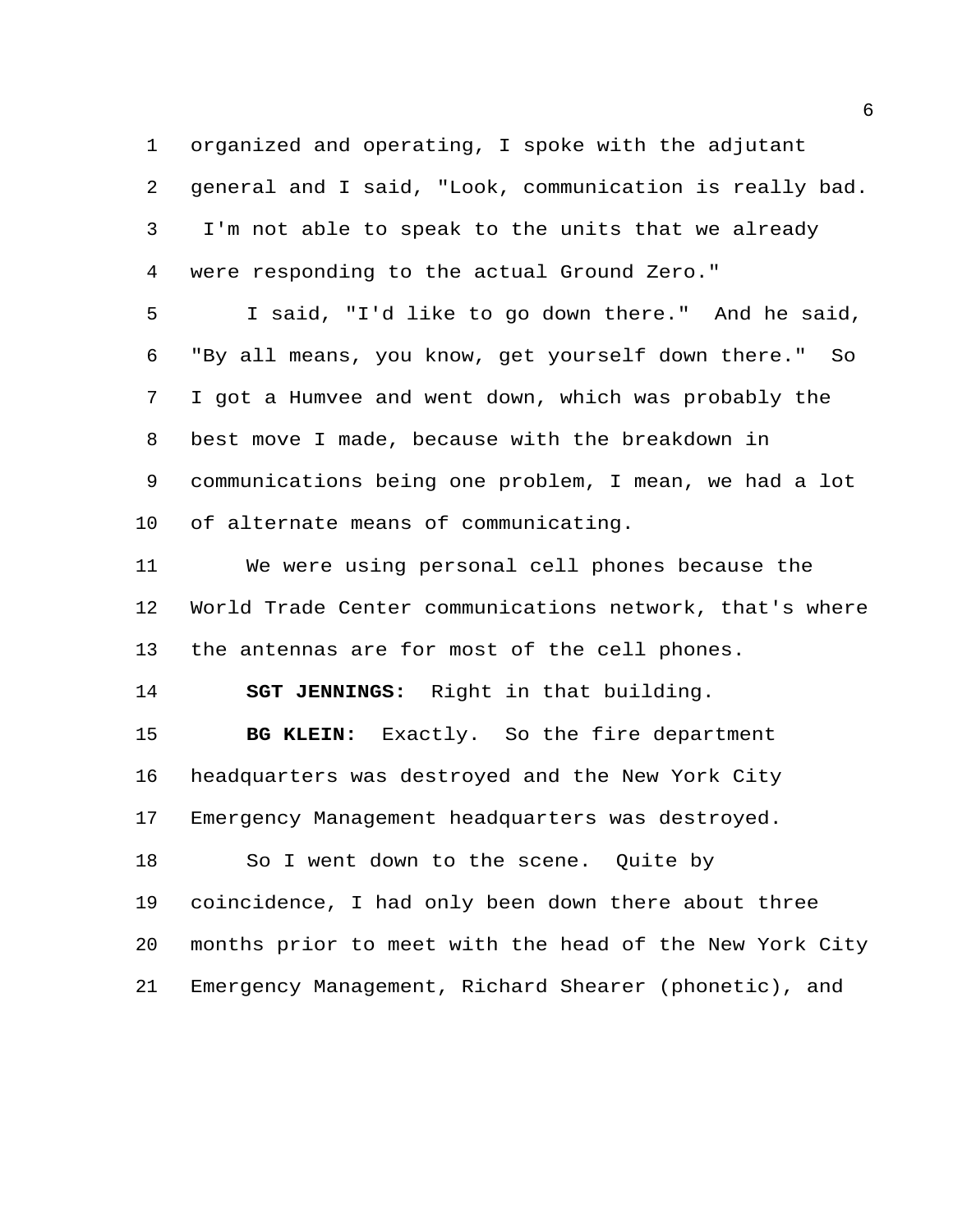some of his deputies.

 And then with one or two of them just a week before the incident, I had lunch with them and we had decided we were going to put a National Guard desk in there if there's an emergency.

 So I already had a rapport going with them. So I put liaison offices right initially with them. I put some police officers here. I put them into police headquarters.

 And then I assessed the situation on the ground and was able to communicate that back to the adjutant general and his staff. That's how we developed what resources we were going to need, you know, by being there and being able to see what was going on.

 Because the thing in this, we have procedures that we instituted that are called DSOP, domestic, support of domestic operations; I'm not sure of the exact nomenclature.

 But, you know, it tells you how your procedure is supposed to work. If, for example, if a police officer or official wants something from the National Guard,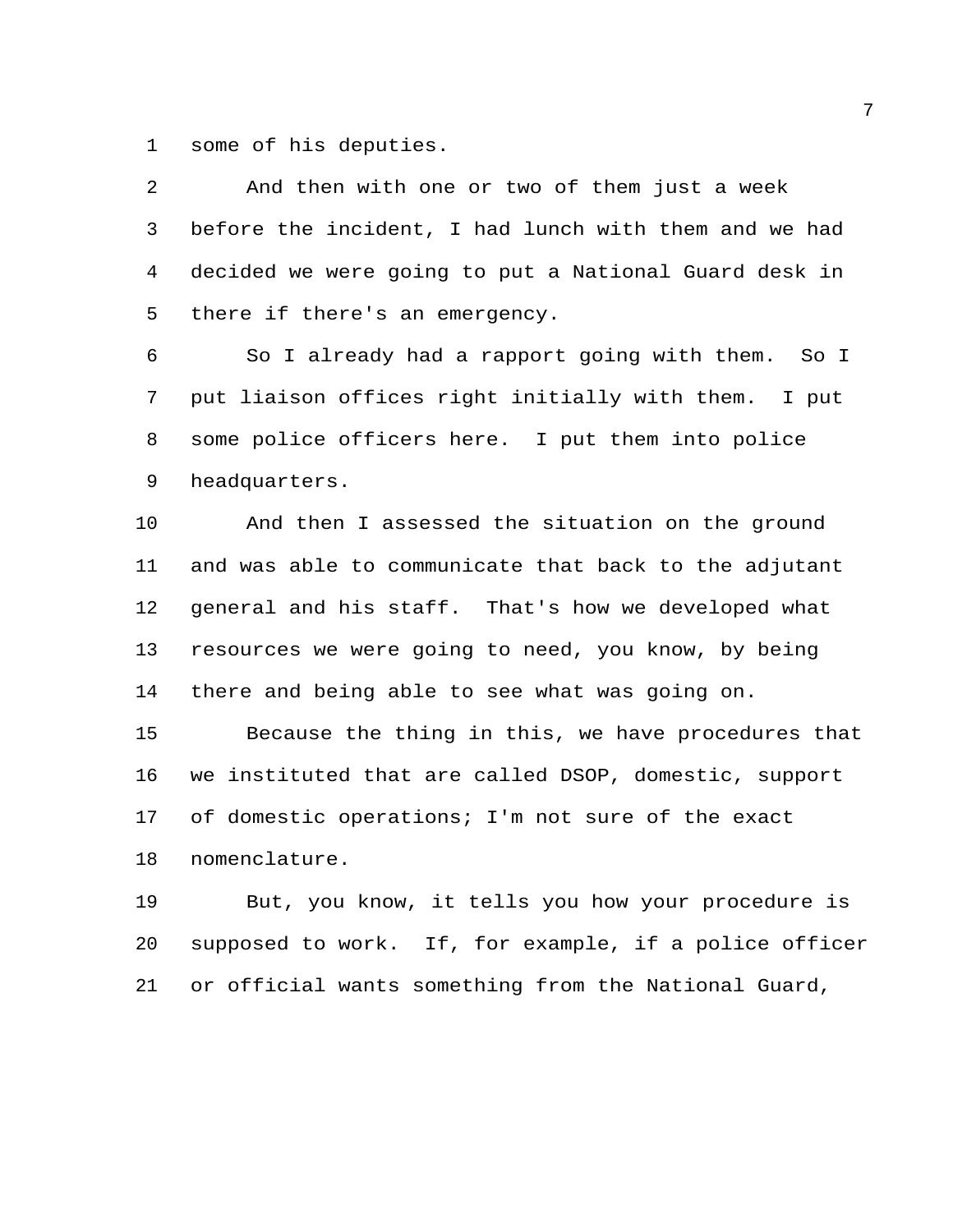what we have to do is refer them to New York State Emergency Management office or SEMO, which we call it. And then they would evaluate it and decide whether or not we could do that mission, and they would give it to my headquarters (inaudible) who would give me the mission and then we would go and execute it.

 In this situation, thank God we had good commanders on the ground because this was a life and death situation. In a life and death situation, the commander on the ground makes the decision. You can't wait for that process to go through.

 You can imagine how bad it would have been if we had a National Guardsman sitting there afraid to make a decision and telling some fire official or police official or hospital official that, "This has to go through my headquarters and I can't do it; sorry." They didn't do that. Life and death situation; these commanders took the bull by the horns and executed. And, you know, that, I think, was one of the keys to the success of this operation because every city official that I spoke with had nothing but praise.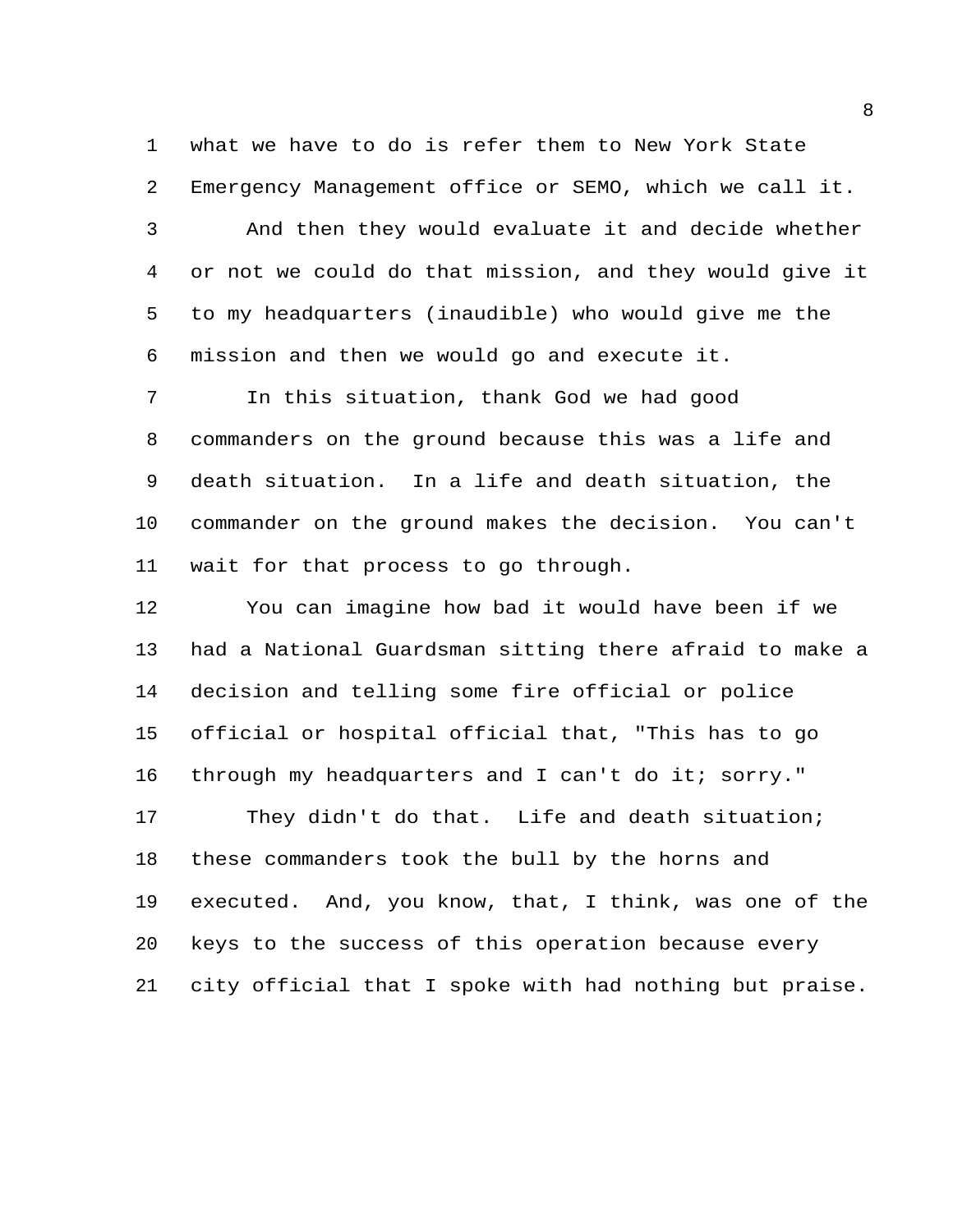As a matter of fact, my chief of staff is a deputy chief in the police department. Because of his critical position with the police department, I excused him, but that gave me an in.

**SGT JENNINGS:** A liaison.

 **BG KLEIN:** Right, to the police department. But he said, you know, one of the best sights that his officers told him was the fact when 600 of the first unit reporting of Guardsmen showed up in uniform as a group.

 Because the police, they operate in radio cars. They don't operate in units. So the first thing that they wanted was to have the crime scene sealed, and they weren't able to do it.

 So when that chief said to me, "This is what we'd like from you; can you seal off the perimeter?" we did. It took 2,000 soldiers to get that thing sealed off because you're talking the size of it and initially it was four battalions we put on line.

 Then we realized that it was too big and we started shrinking it down. Each day we would shrink it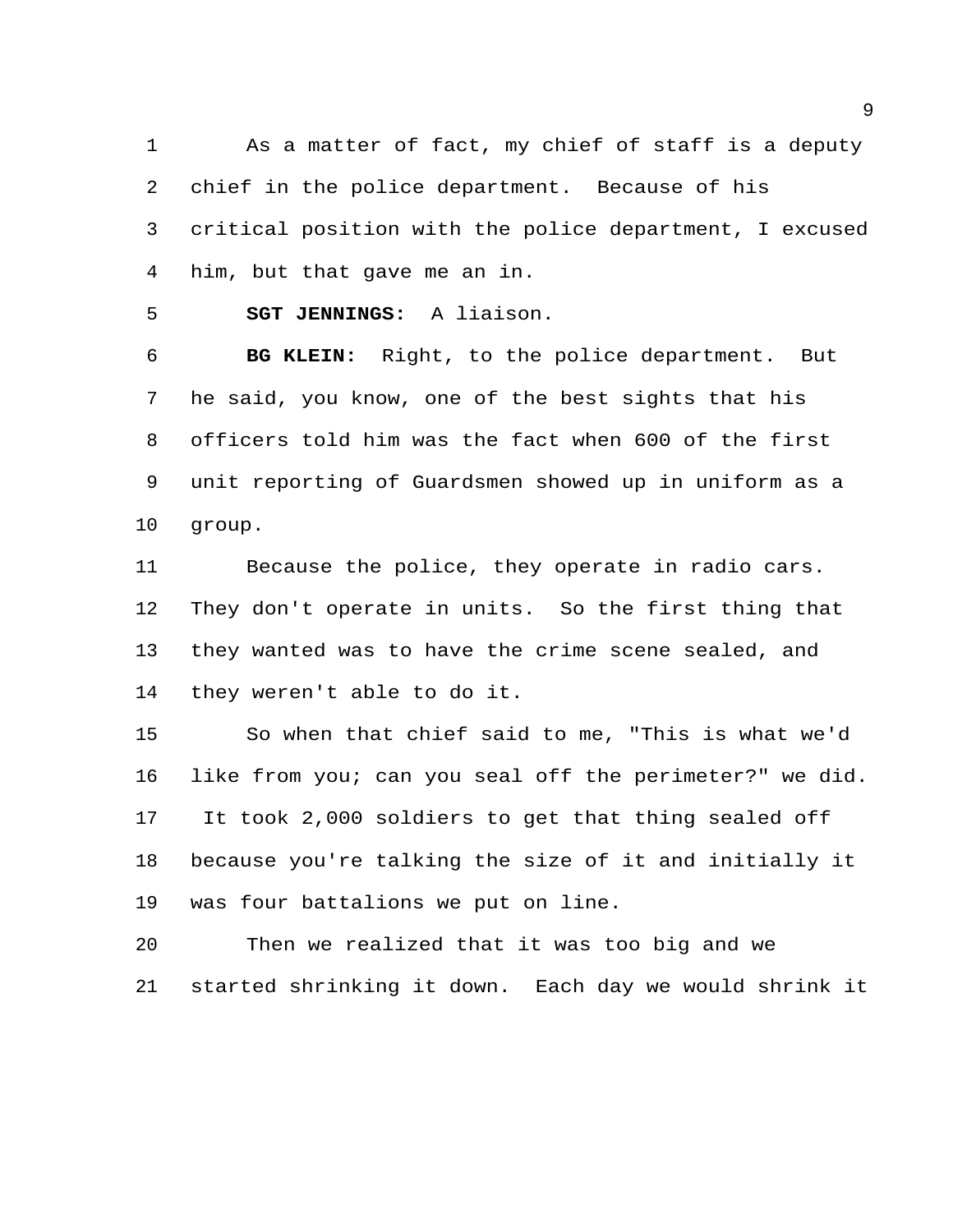down. But the initial perimeter was 2,000 soldiers occupying that perimeter. And then, of course, as time went on we would develop shifts and stuff like that. Also, that first day all electricity was knocked out. So not only was it you had the phone and communications, that night there was no lights.

 So fortunately the units, anticipating that, went and got all their generating equipment and we had lights and generators going and then whatever the city has and whatever they were able to beg, borrow and steal. But we pretty well lit up the area pretty good that first night to be able to operate.

 That's, you know, the initial stages of the operation. Nobody could have planned for this. I mean, there was no --

 **SGT JENNINGS:** That was going to be my next question. You mentioned the Y2K plan.

**BG KLEIN:** Right.

 **SGT JENNINGS:** How much of that plan were you able to lift off and place onto this particular situation? **BG KLEIN:** Well, the administration, the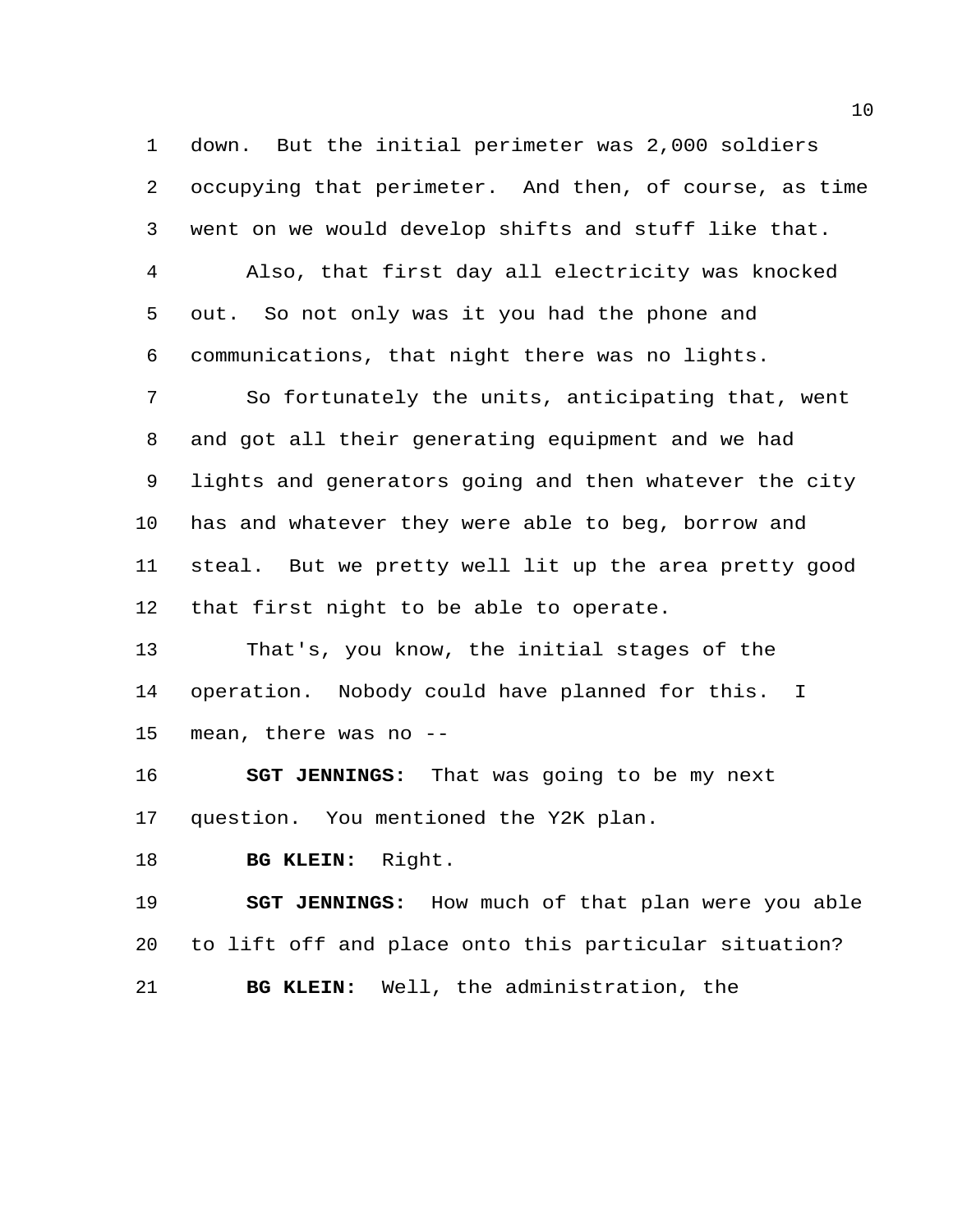administrative parts played in well. The task force organization, the command and control, who was going to be in charge. So, you know, there was no confusion at the state headquarters.

 It happened in New York City. The troop command has got that area. They're in charge. So everybody, we all knew that this was our area and we knew that we were going to get it.

 Because that was the whole thing was like when you have task force, you want to build relationships. We started this relationship with Flight 800 and then it just progressed into the Y2K and we've had some snow storms and things like that.

 So when that task force was organized, like COL Jim Scatina (phonetic) was my deputy. Now, he's the deputy commander of the air rescue unit of the Air National Guard. So Jim came in and he already had a working relationship with my staff.

 Because when you form a task force, the first few days is just getting to know each other. So, you know, there was, you know, an incident where somebody came to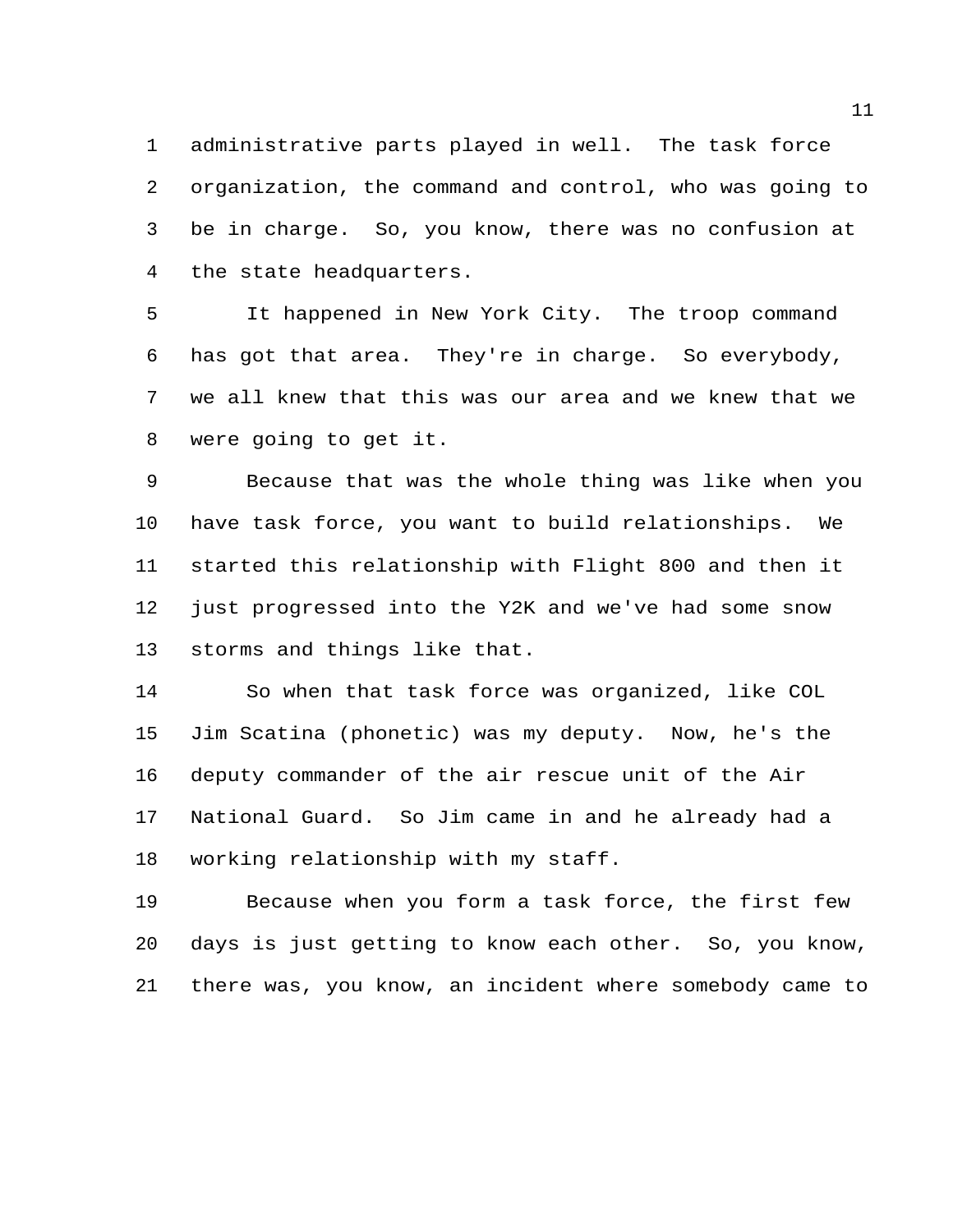me and they said, "COL Scatina threw one of my officers out of the office."

 You know, and I said, "Well, if COL Scatina threw him out of the office, he deserved to be thrown out of the office." You know, so there was no argument there, you know. As a matter of fact, when I found out who he threw out, I was now going to give him a medal.

(Laughter.)

 **BG KLEIN:** So that's how the Y2K, for the structure and organization. All procedures we had, about what I explained about going through SEMO and everything.

**SGT JENNINGS:** Right.

 **BG KLEIN:** That later came into play once we established communications, and that was fine. But for the first I would say day and a half there's no way that we could have done that, so we had to develop a whole new operating procedure, and that's called commander on the ground makes the decision and commander on the ground would be held responsible for that decision.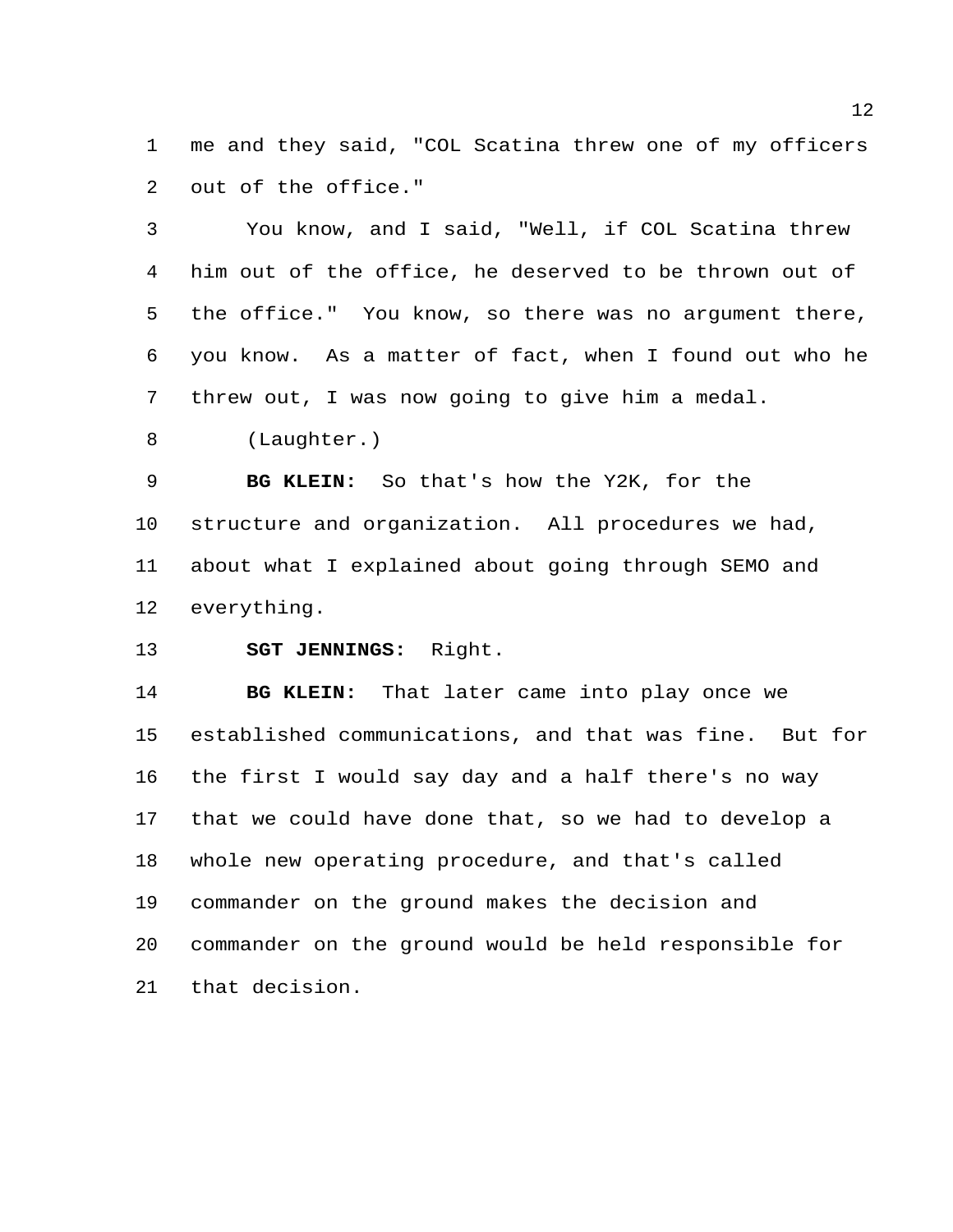And I told them, "If you make a good common sense decision, as long as I'm the commander and I'm wearing the star and I'm in the National Guard, I'll back you." And I said, "If you made decisions, don't worry about them. Just continue to march ahead because I'm glad you did something. The worst thing would have been do nothing."

 And I said, "And I don't need you distracted worrying about what may be a decision. Just continue to march on and do what you're doing." And they did a great job. The soldiers just responded magnificently. One the things, I mean, you've probably been in the National Guard for a few years. You know when you get to (inaudible) the appearance of soldiers sometimes, you know, there's a couple (inaudible) for the first sergeant.

**SGT JENNINGS:** Mm-hmm.

 **BG KLEIN:** This didn't happen. You take a look at any, the newspaper pictures from the first day, those soldiers looked sharp, they looked professional. And that's so important when you're dealing with the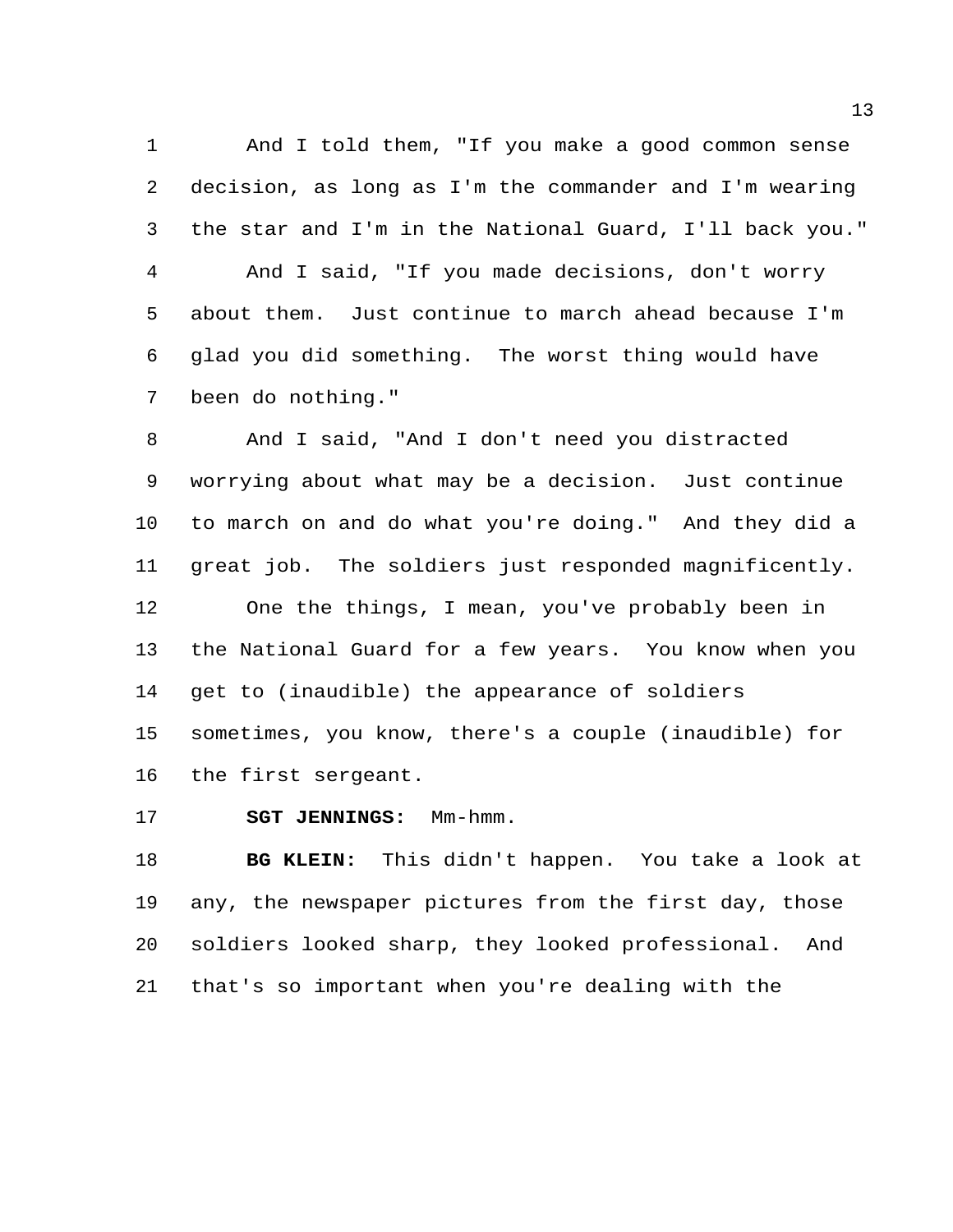public.

 For example, when you set up a perimeter, if you walk up to a smart looking soldier that looks like he's in charge and is taking charge, then people will obey him.

**SGT JENNINGS:** Yeah.

 **BG KLEIN:** But if you walk up and the guy looks sloppy and his appearance is, people are going to challenge you. And that didn't happen. Throughout my whole tenure as the two weeks that I was in command of this, everybody kept saying how smart the soldiers looked.

 And there isn't one newspaper clipping of somebody without his chin strap on or anything. I mean, just a great thing to the leadership and the spirit of the people that they reacted to it.

 **SGT JENNINGS:** Going back to that process where under normal conditions you have to go up to the EEOC or whatever it was there. And going back to the fact, too, that the emergency management department --

**BG KLEIN:** Right. Right.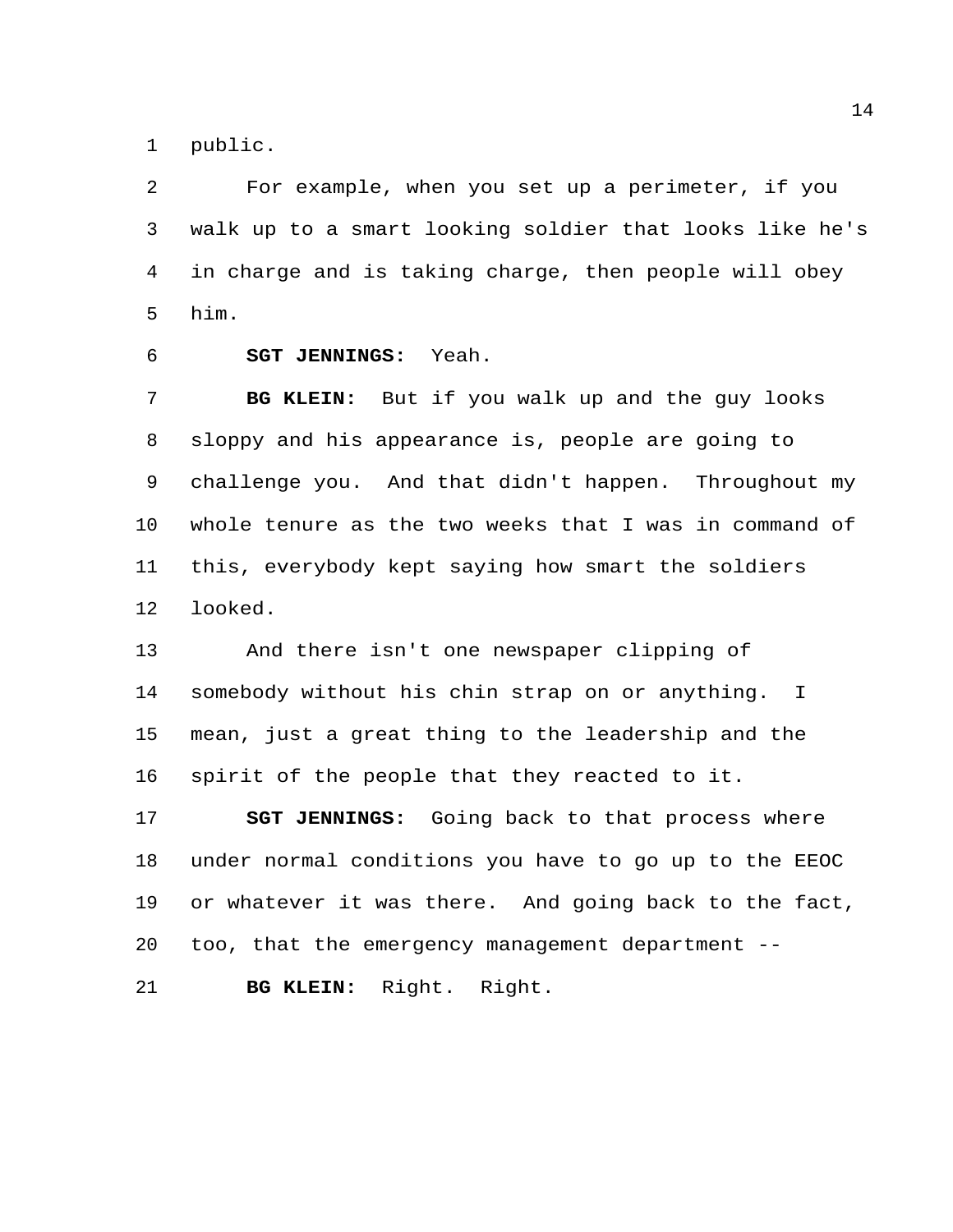**SGT JENNINGS:** -- in New York City had been destroyed, had been flattened in Building 7. **BG KLEIN:** That's right. **SGT JENNINGS:** They set up on Pier 92 is it? **BG KLEIN:** That's right. **SGT JENNINGS:** At Pier 92. Now, the fact that you had everybody in the same room together, how did that work? **BG KLEIN:** Well, that didn't work the first couple of days. **SGT JENNINGS:** It didn't? **BG KLEIN:** Because we didn't have it. **SGT JENNINGS:** Okay. **BG KLEIN:** It took 72 hours to set that up, which is, have you been on it? **SGT JENNINGS:** It's incredible. **BG KLEIN:** Yes, incredible. **SGT JENNINGS:** That they did it in 72 hours. **BG KLEIN:** Yeah. Well, Richie Shearer, who is the head of emergency management, is, you know, a friend and who I visited with, and John Ardomat (phonetic) is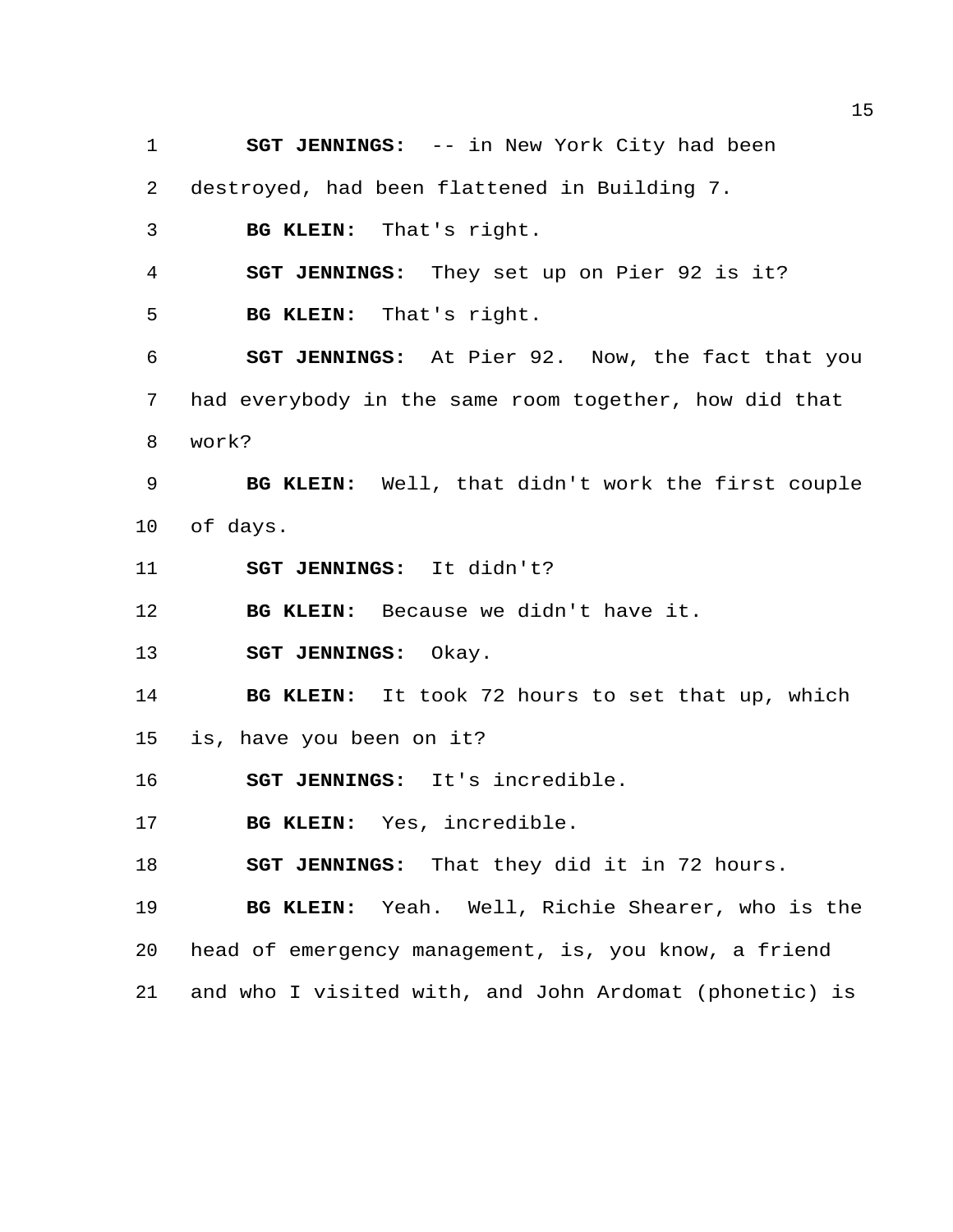the deputy. Two outstanding people that put that whole thing together in the first 72 hours.

 But the first, what you saw there, we were working out of a grammar school right across the street from the Ground Zero. And that's where we operated, right in the lunch room.

 But we had a mini what you saw at 92nd Street, it was just maybe 50 people in there. But we had two people from the Guard, two people from the state police. So what you saw there was a much smaller group, but the same people.

 Then what overflow they had, they had up in the police academy on 20th Street and then they had some people working out of One Police Plaza.

 Once they were able to get Pier 92 set up, then everybody moved into Pier 92 and they shut down the high school and everything. But the first two days, three days, that was operational but out of the school. **SGT JENNINGS:** How did you deal with the threat that there would be continued terrorist attacks, because during the first two or three days I think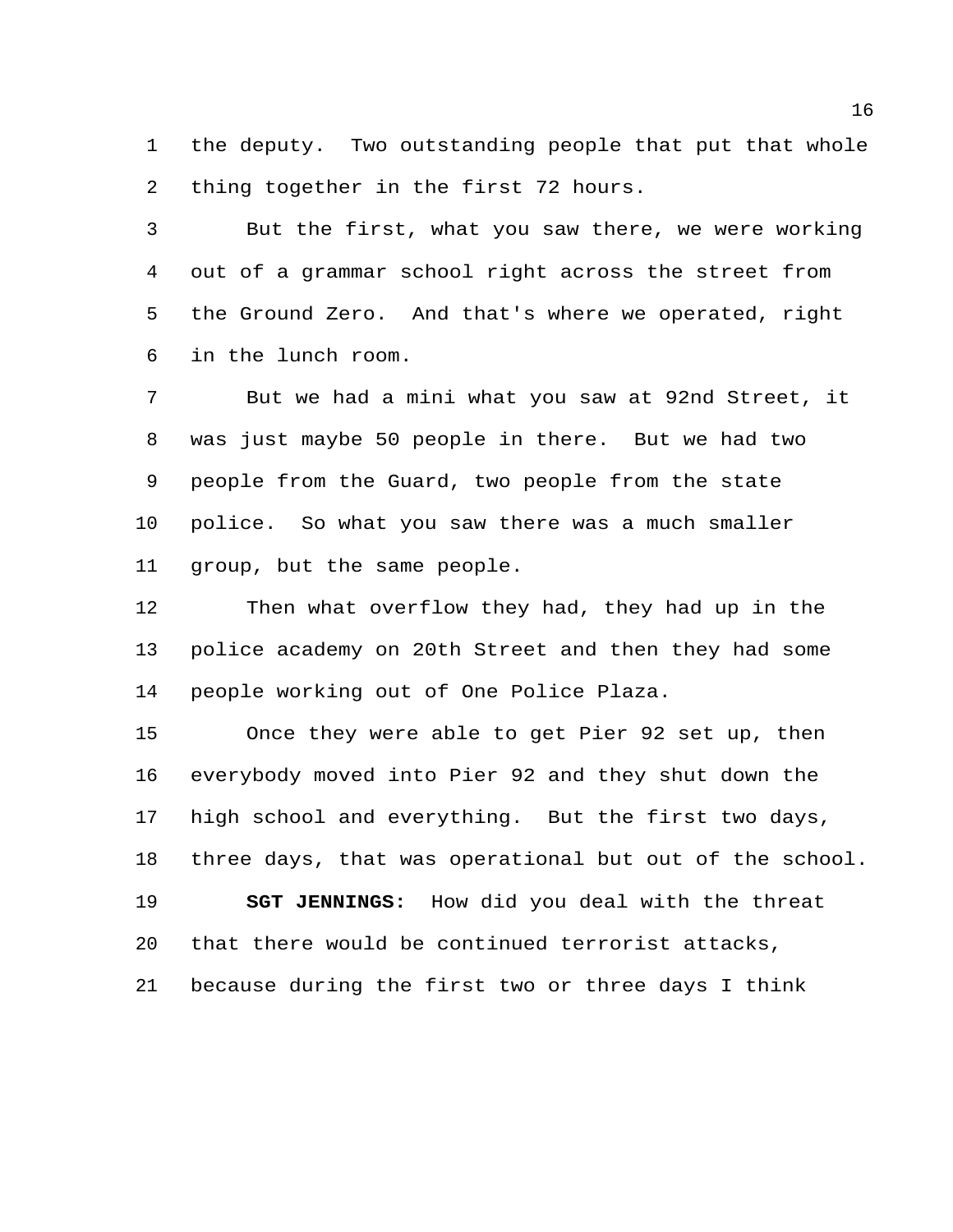that's when everybody was most anxious that there might be follow-up attacks. You had the rescue going on to get any survivors, but at the same time you had to have force protection.

 **BG KLEIN:** Well, that was always a concern. We told our people just, you know, well, one of the things that I can tell you, for example, the relationship that I developed with the people in emergency operations and my, I don't like to use the "I" word but that we developed.

 You take the liaison officers that I had in there, they called me one night and they said, you know, it was the second day and it was pretty dark down there and some of the soldiers were concerned at night because they're by themselves.

 So I called up John Ardomat, who is the deputy commissioner for the City of New York. I met him about 1:00 in the morning. We walked the perimeter. We did it for two reasons. One, for the morale of the soldiers just, you know, we were out there 1:00 in the morning.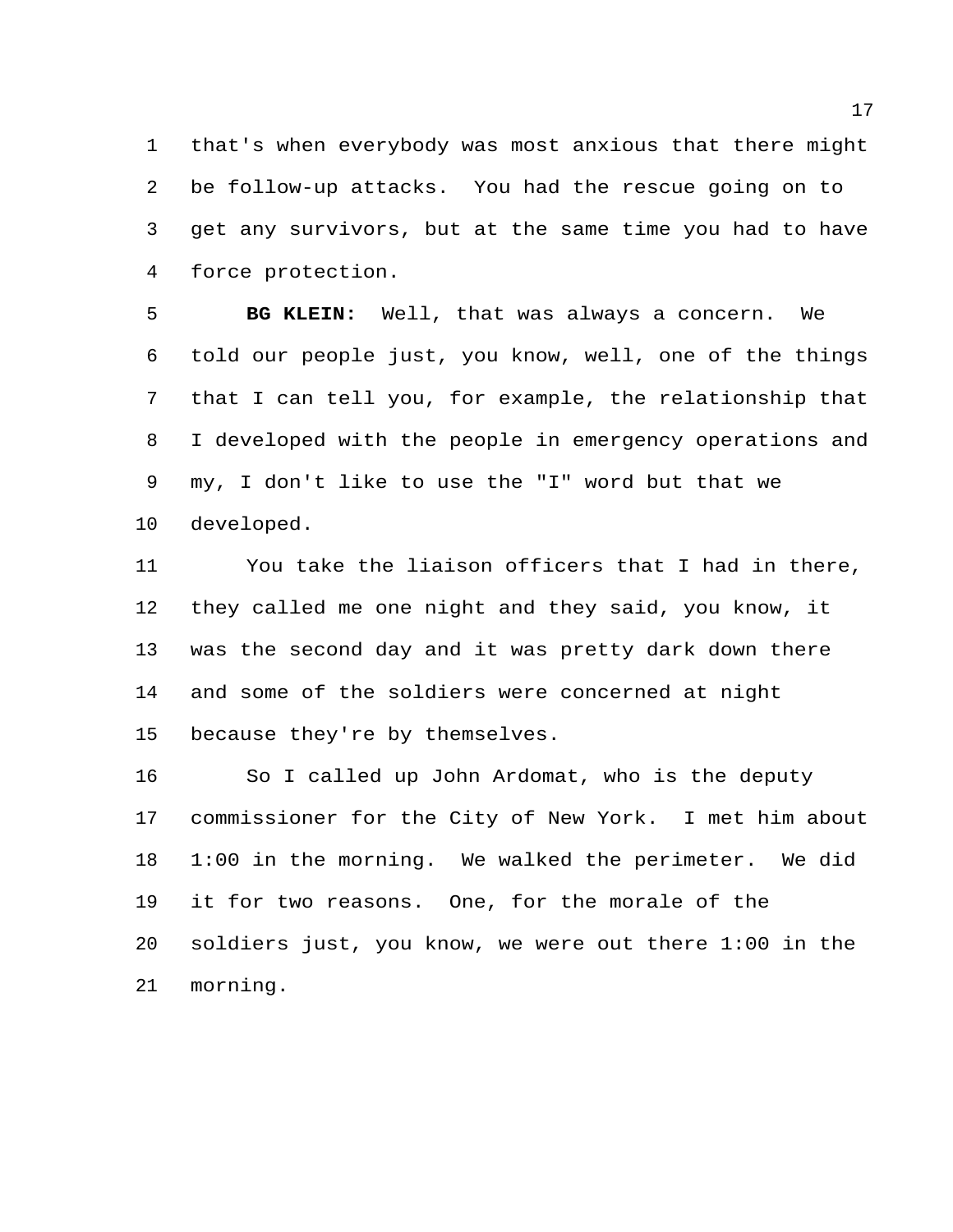But when we saw a situation, for example, like you may have 10 Guardsmen on duty on one stretch, on a block let's say, but there was no police officer there. So as a result of that, we were able to integrate where we would always have, you know, police officers with each group of Guardsmen who were unarmed, so that was definitely a concern.

 The danger being down there in the dark, you know. Even though we had the lights, in some parts of the perimeter there were no lights.

 And being creative, a lot of the soldiers took and they took chem lights to mark dangerous, like things hanging off buildings, because there was a lot of fall- out where let's say pieces of shrapnel fell and there's a big piece of plate glass hanging out of a window. So the soldiers would put chem light at night and mark it off with yellow tape.

 In the day yellow tape was fine so you wouldn't walk under this guillotine, potential guillotine. So they would mark it with chem lights. So the police were asking us for chem lights, you know, because they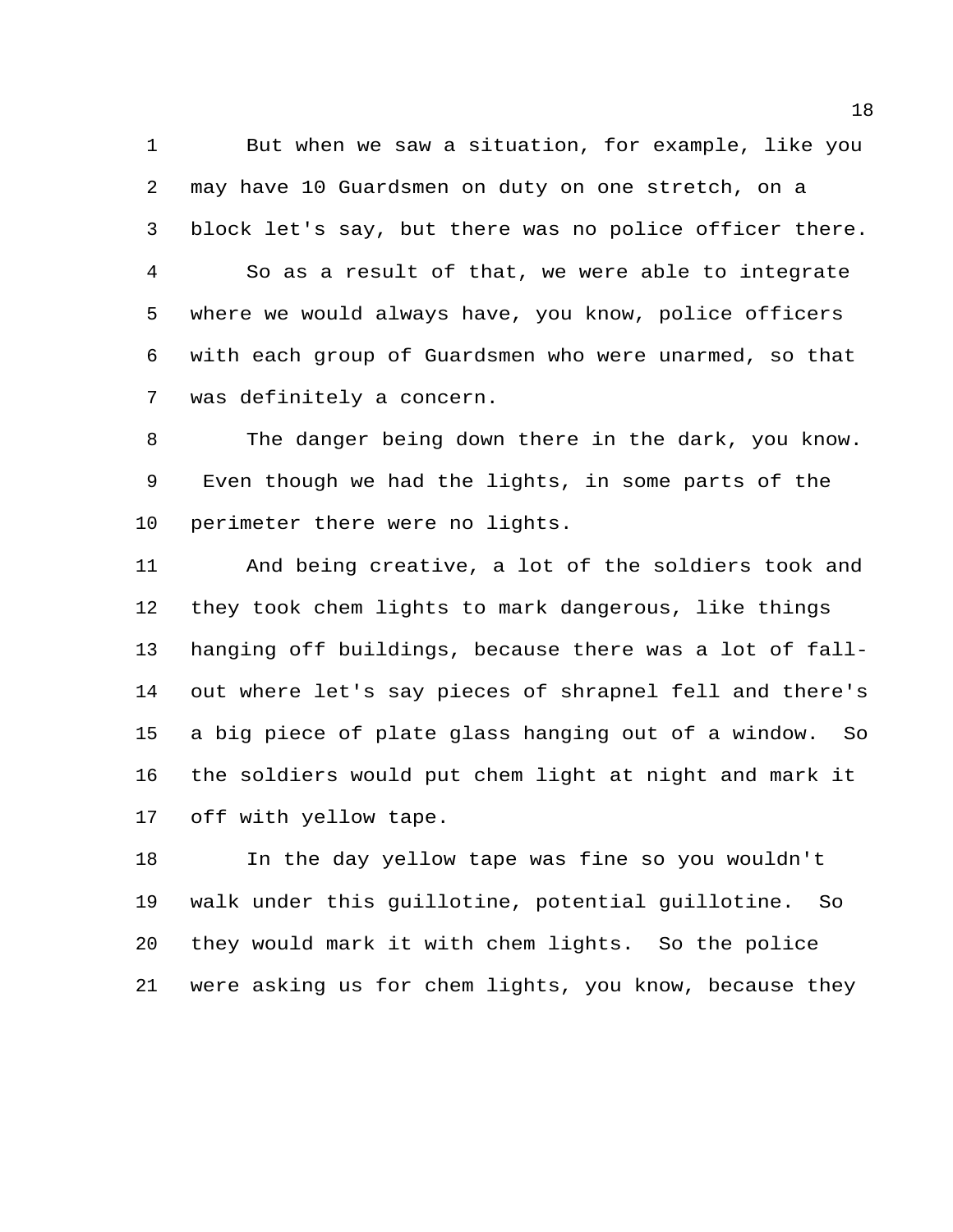saw it was a great idea for night marking hazardous areas.

 So that's force protection, was marking with chem lights, getting the police integrated into our operation. And that's where the, you know, it comes into play of working with these agencies, keeping the task force geographically located so that you develop habitual relationships.

**SGT JENNINGS:** Okay.

 **BG KLEIN:** You know, and you're not going in there cold. This is just giving an example of the relationship that we had. When I went off duty, this is the first deputy commissioner's card, but on the back is his home phone number, his work phone number, his cell phone number and his fax. You know, "If you need anything, give me a call."

 **SGT JENNINGS:** Yeah. You can reach out and touch him with that.

 **BG KLEIN:** Right. So what I did is when my relief came in, who happened to be from Albany, GEN Taluto, I took him down there and we had lunch with the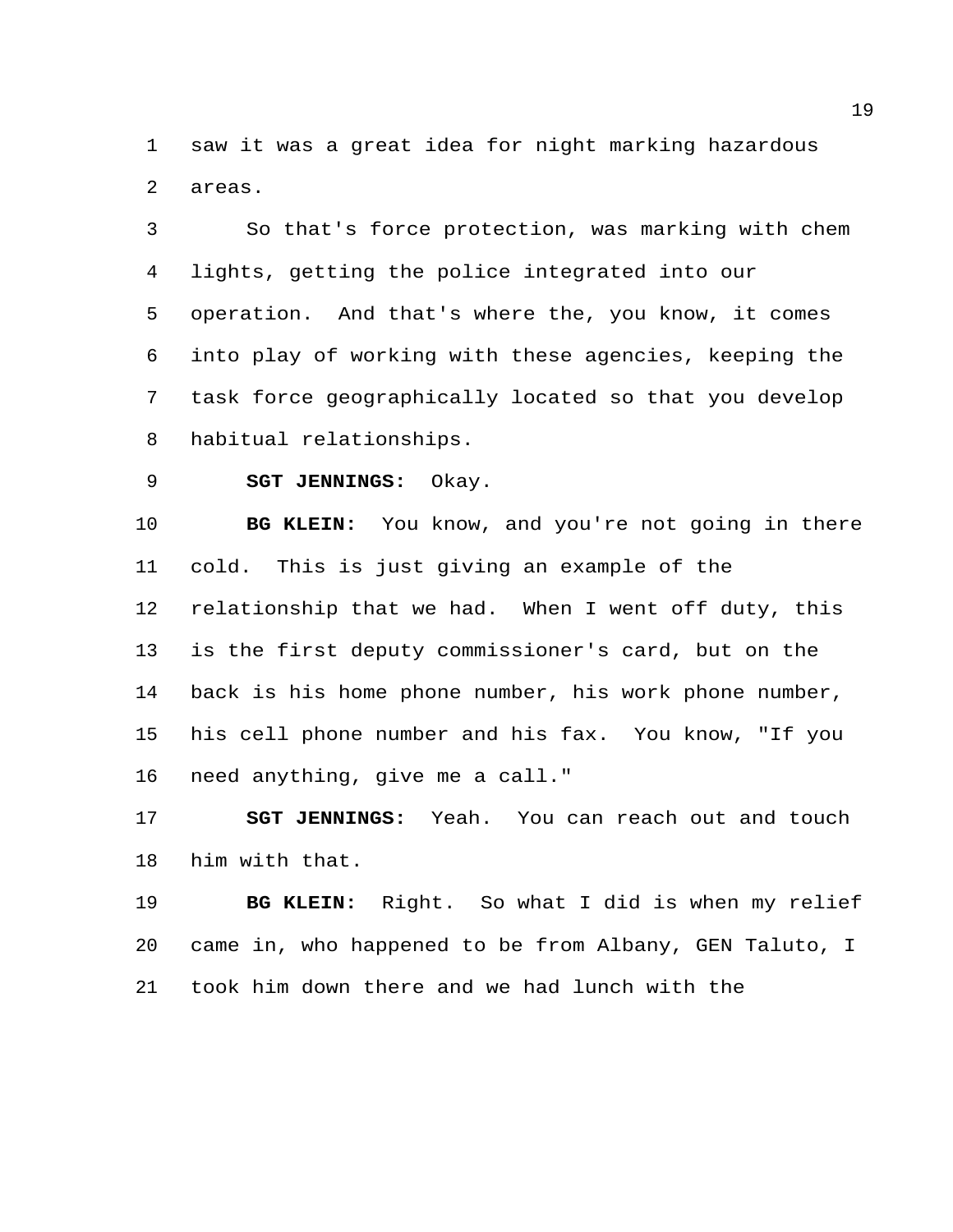commissioner.

| 2  | I introduced him to all my counterparts that I had      |
|----|---------------------------------------------------------|
| 3  | been working with and, you know, said, "Hey, he's a     |
| 4  | good guy and, you know, if you have any problems he's   |
| 5  | the task force commander. If anybody gives you a        |
| 6  | problem or if there's anything you need and they're     |
| 7  | telling you you can't get, you see him and, you know,   |
| 8  | we'll get it fixed."                                    |
| 9  | And that's the type of relationship he has now, so      |
| 10 | when his relief comes in hopefully he'll do the same    |
| 11 | thing. I'm sure he will.                                |
| 12 | <b>SGT JENNINGS:</b> Now, you said you had it for about |
| 13 | two weeks?                                              |
| 14 | BG KLEIN: Right.                                        |
| 15 | <b>SGT JENNINGS:</b> And then they're going to have it  |
| 16 | for a period of time. Was that also by plan?            |
| 17 | BG KLEIN: Well, I think how that really took            |
| 18 | place was most of our soldiers that had come on duty    |
| 19 | had just come back from JRTC, so they had just spent    |
| 20 | three weeks in JRTC.                                    |
| 21 | Then once it stabilized, once it stabilized then        |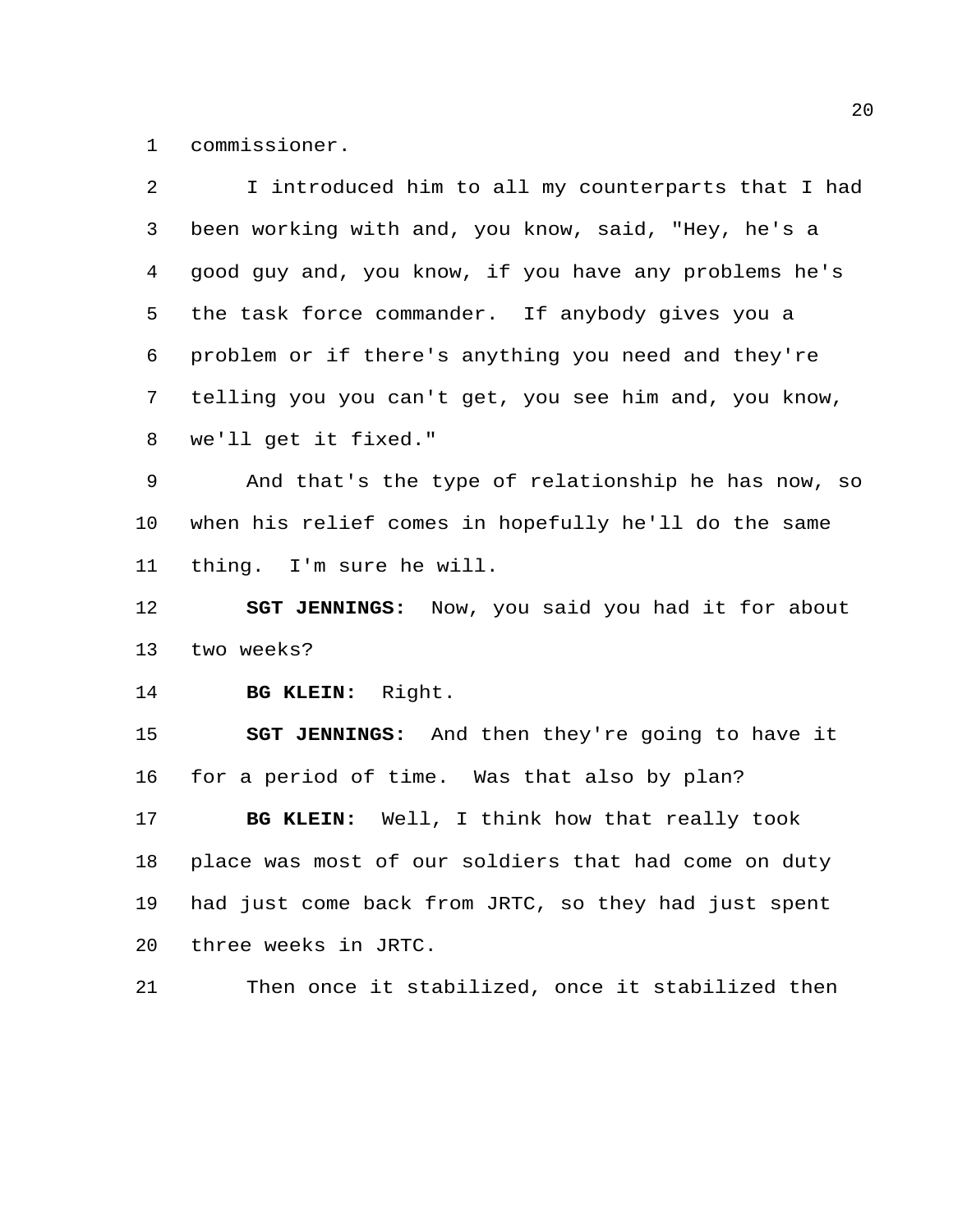what we did is we looked at it and said, "Hey, we need to get these people some relief." And they worked out, "Well, how long do you think you can stay?"

 Well, I said, this was like a week into it the TAG said to me. I said, "Probably another week and then, you know, these people need to get home." So then we started working (inaudible) the first ones on duty. This is actually five weeks they've been on duty when you take the JRTC.

**SGT JENNINGS:** I see.

 **BG KLEIN:** So they had jobs to get back to. We had about, I guess we downsized some of the units that we realized we didn't need, like they wouldn't let our engineers down there because our equipment didn't fit the mix. So we started dismissing the engineers and sending them back.

 And we cut it down from 4,500 soldiers to about 1,500 soldiers. And then now I understand it's even shrunk some more.

 And I explained that to the people when we first got on board. I said, "Two reasons don't look at us as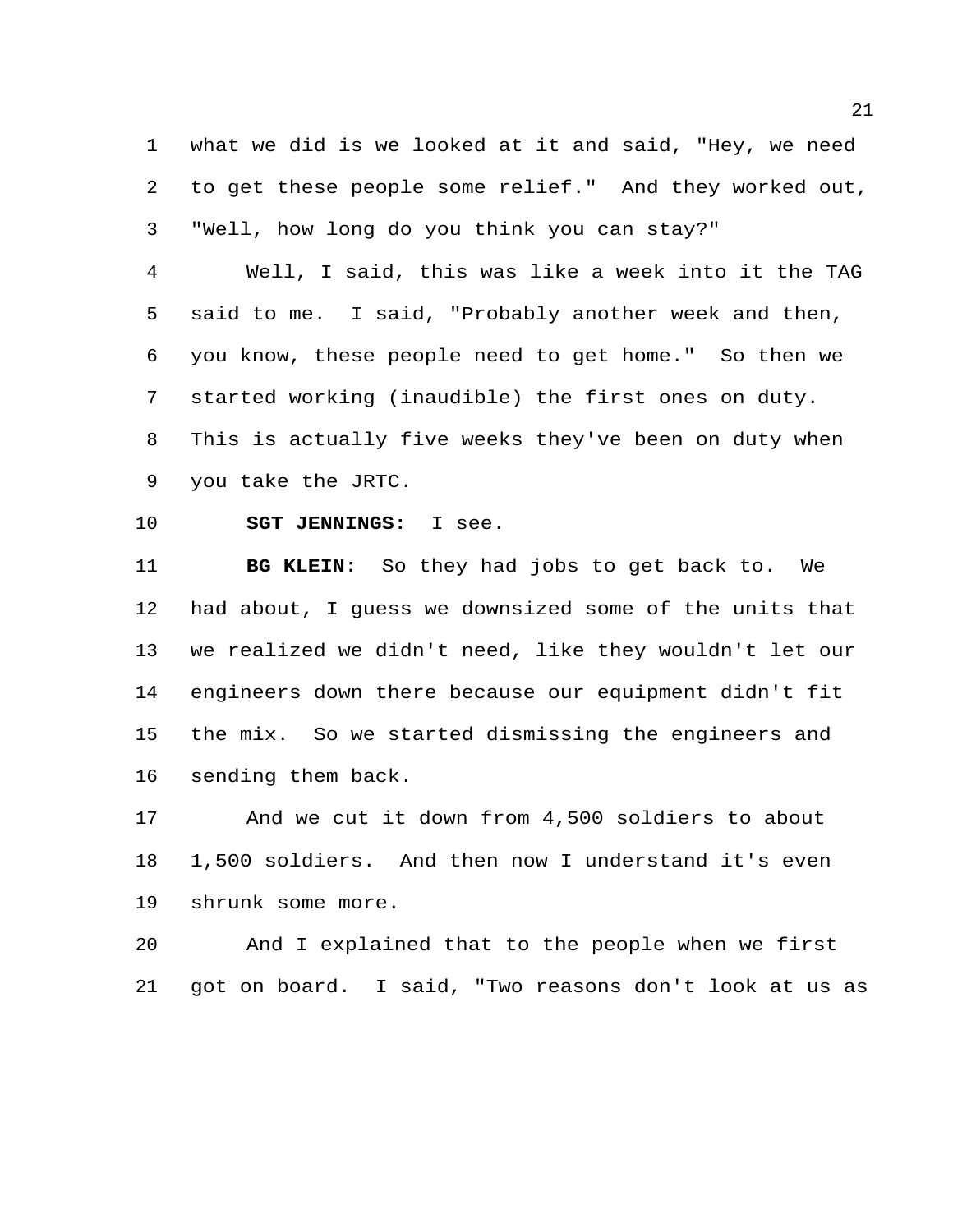a permanent fix because this is a part-time thing for most of us. We're emergency responders. And we're not just a force of cheap labor. You know, we're here to help. We're here to do whatever we can. But there comes a time when we get back just like the old militia and plow the farms and get back to a life of, you know, milking our cows and getting back to our real jobs."

**SGT JENNINGS:** (Inaudible.)

 **BG KLEIN:** Exactly. Exactly. And just now it may be operating on a computer or something instead of taking in the hay.

**SGT JENNINGS:** Right.

 **BG KLEIN:** And that's how the militia operates. So I said, "Don't look at us as a long-term fix. Besides, the other thing is we may be called up to go to active duty. So in your planning, wherever you can bring in civilian contractors or hire people, plan to do that because we're not going to be here for very long, especially if we go to war."

**SGT JENNINGS:** Mm-hmm.

**BG KLEIN:** You know, our unit, I have a lot of --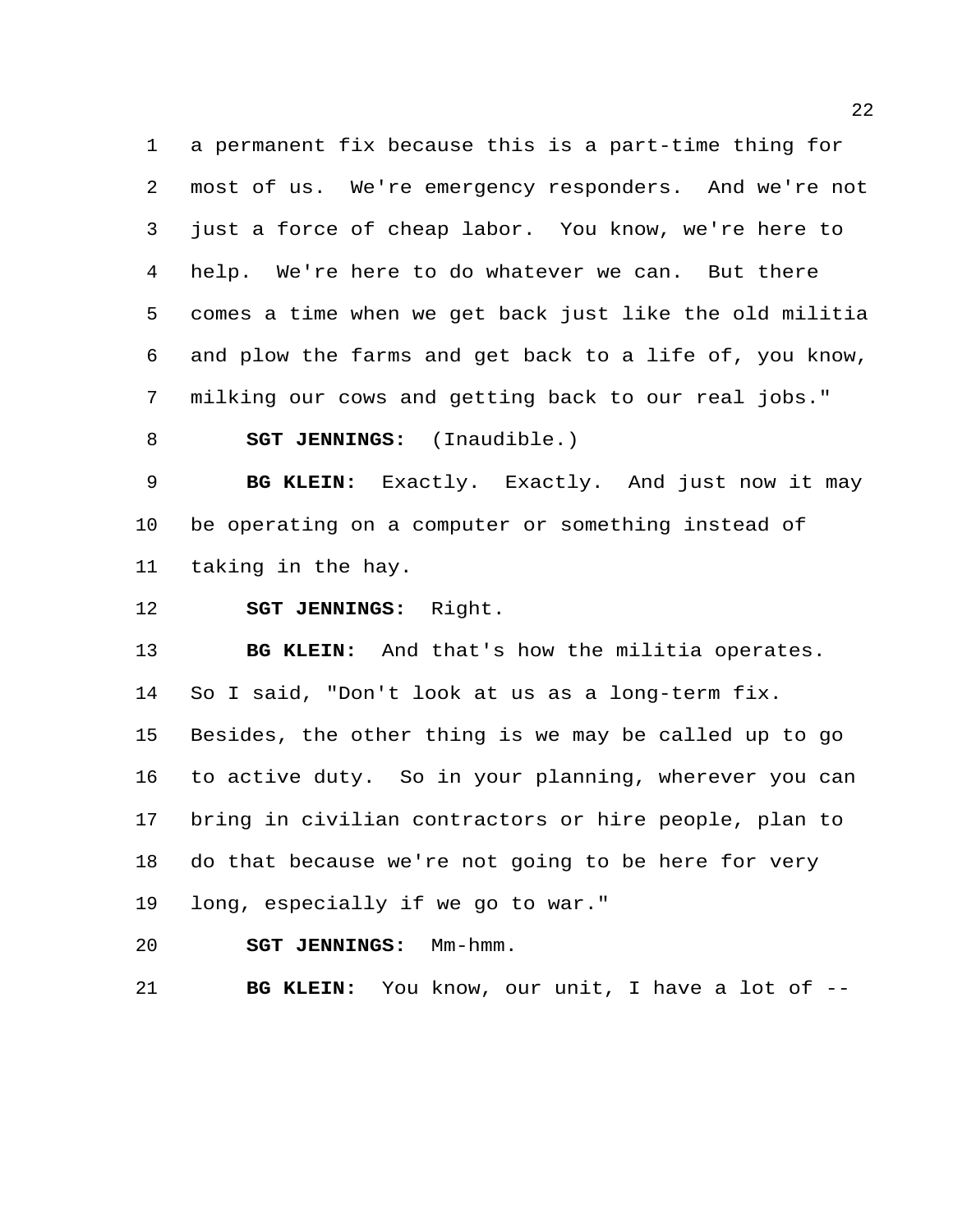(Interruption to proceedings.)

 **SGT JENNINGS:** You were talking about the potential for your people to be --

 **BG KLEIN:** Right. We have a lot of (inaudible) units in 53rd Troop Command. Again, part of what you said, the threat. We didn't know, you know, if this was a major attack, we were going to be called up. So I would expect my aviation units and stuff like that might be a very high priority.

 So they understood that, you know. But one thing that I was afraid of, that the mission creep and where we would start doing, you know, if they didn't understand it right from the get-go, and so it was no shock to them when I left.

 They were kind of, you know, like you're comfortable working with these people, my staff and my liaison officers. And some of the liaison officers, "Hey, I'll stay another week and help the new guy transition." You know, so I think it really went very smooth, the switch over to the other unit.

And I know now GEN Garrett is going to take over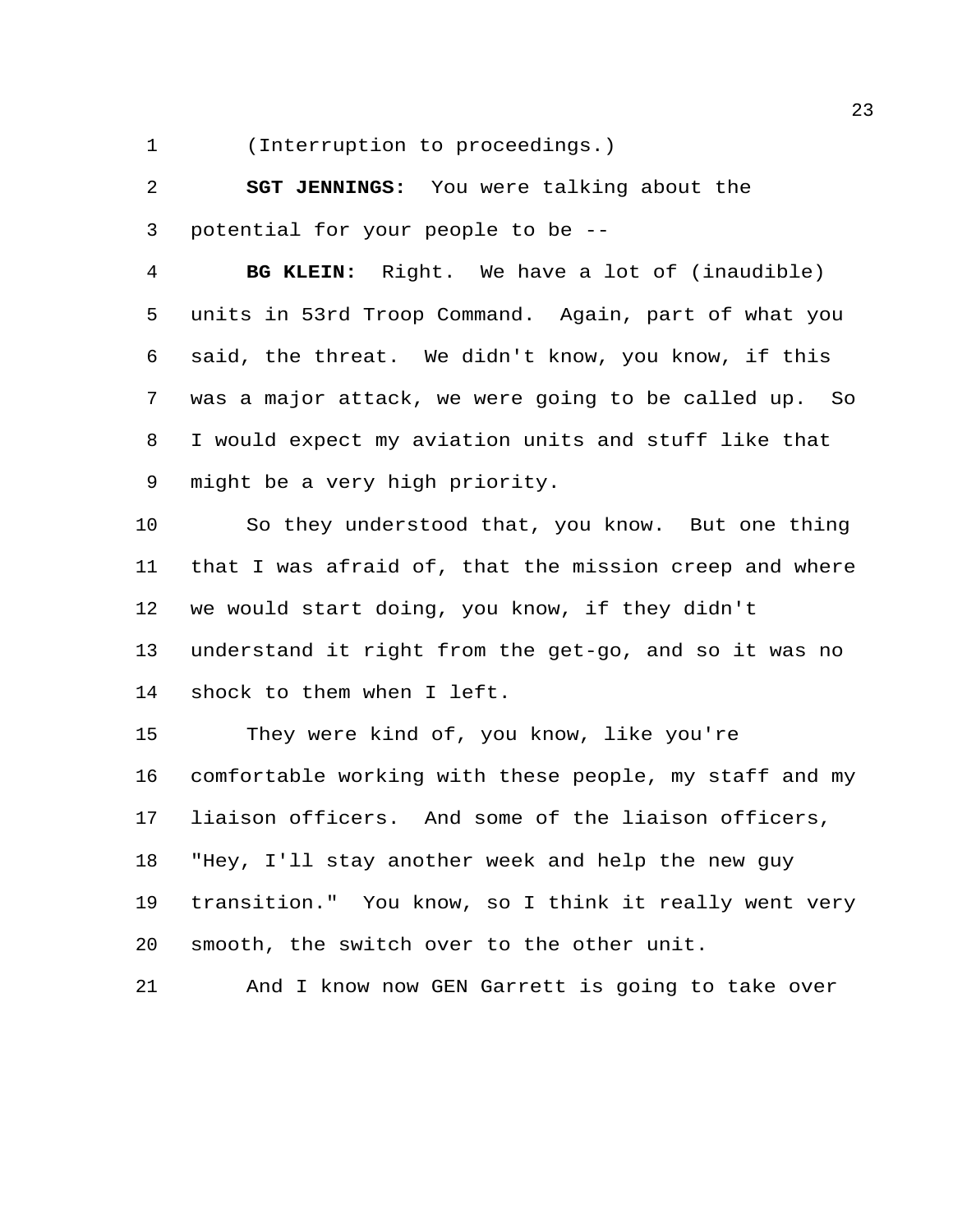from GEN Taluto because, you know, two weeks. He's going to take over. So whether they decide to bring me back or not, that's fine.

 But at least it gave me a breather to get my business back on track. To find out two weeks from now that they want to put be back in there for another two weeks, that's fine. But for me to stay running my own business would be difficult.

**SGT JENNINGS:** You were saying you have what,

4,200 troops?

**BG KLEIN:** First day.

**SGT JENNINGS:** First day?

**BG KLEIN:** Yeah.

**SGT JENNINGS:** And that's how many people

responded? I didn't realize there were that many

troops in the greater New York area.

 **BG KLEIN:** Oh, yeah. Well, we brought them as far as Buffalo. We had two engineer units that came down from Buffalo, so you have 1,000 soldiers right there. And then most of them, though, were from the New York metropolitan area but 1,000 of them came from Buffalo.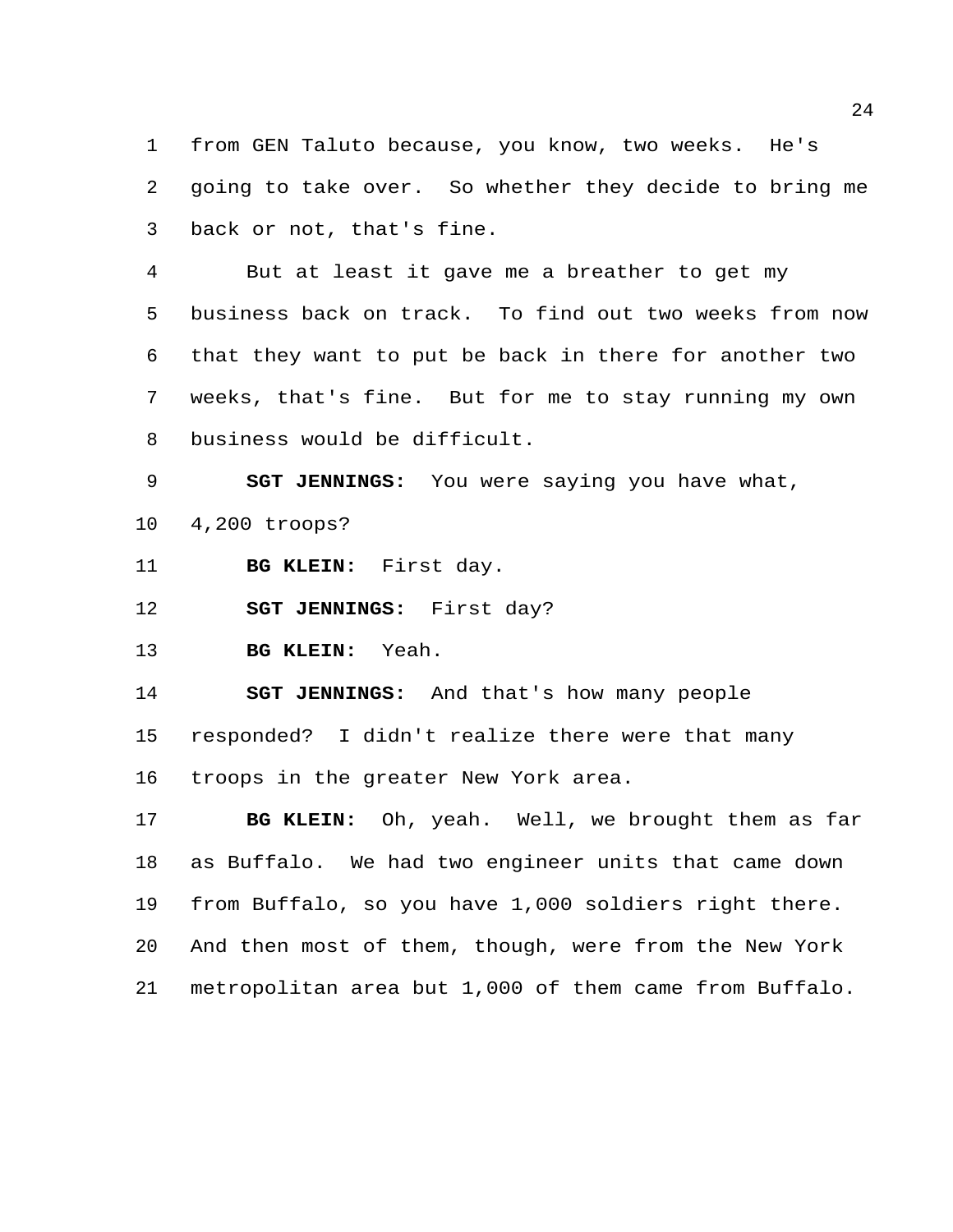**SGT JENNINGS:** Who took the initial decision not to arm the soldiers?

 **BG KLEIN:** I don't know. That, the initial responders came armed and that was because we were called up under the DSOP. Threat com Charlie calls for arms. And so the first responders, it was the newspapers and there were pictures in there with 50s mounted on the Humvees and soldiers had their weapons. The frag order that came down from our state headquarters that was signed by the adjutant general said that this is what the soldiers will have as equipment, and it's not armed. They were not to be armed. We locked up --

 **SGT JENNINGS:** The weapons, yeah. The line where that word came from was an unknown or --

 **BG KLEIN:** Well, it came to me from the adjutant general in the frag order, but where, I would imagine he got that from the governor. You know, that was the governor's decision. He can modify the (inaudible) order.

And to be perfectly honest with you, I didn't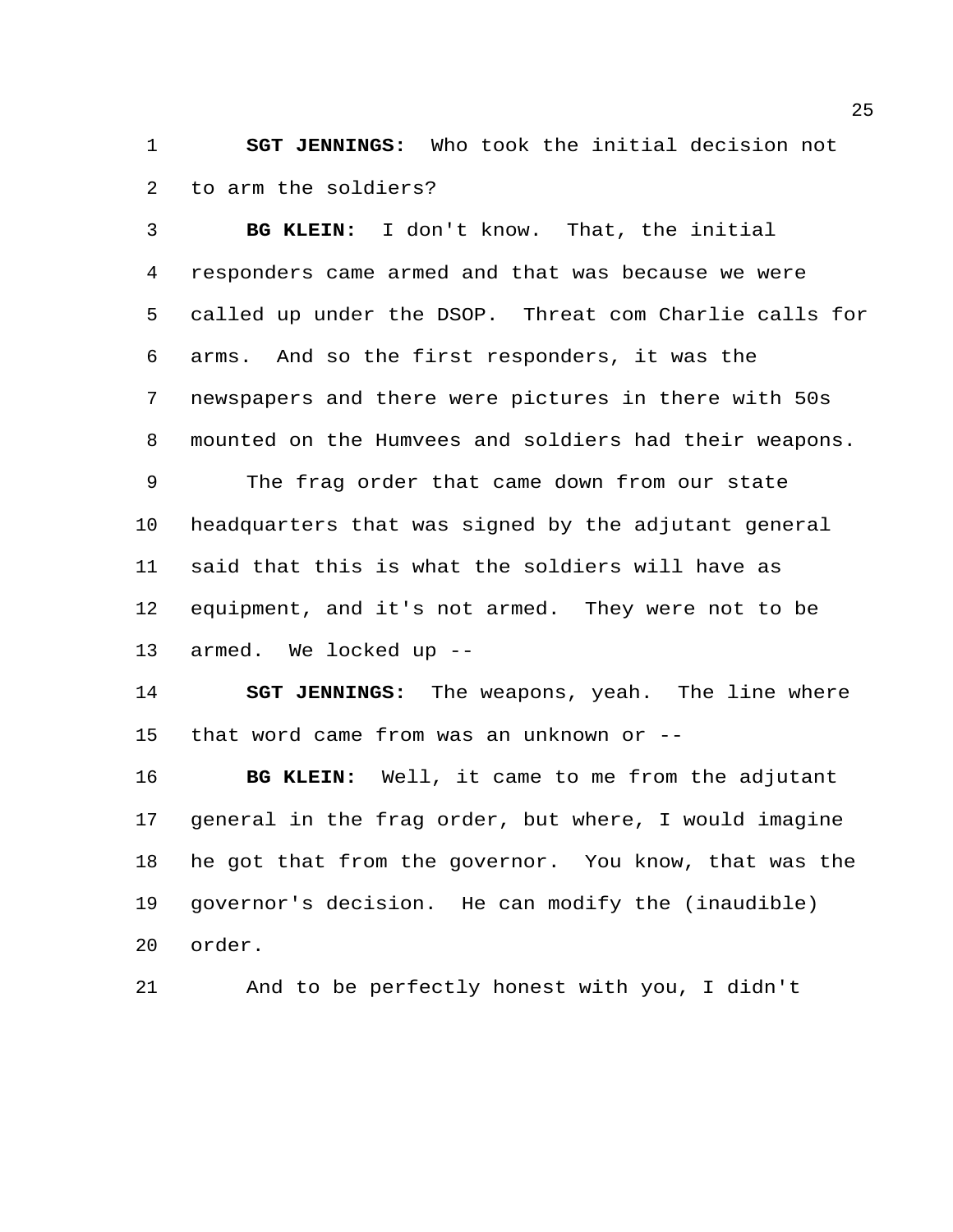fight it. I mean, any argument that I had, I won, because I was on the scene and he would do it. So there was a sufficient amount of police for this particular mission. I wasn't really that concerned to be armed.

 And we had the weapons right nearby, so if we had to issue them we could do it in a matter of minutes. But they were out of sight, out of mind.

 **SGT JENNINGS:** The soldiers on this mission were not federalized; they're under state orders?

 **BG KLEIN:** State orders, correct. Right, and that was where the confusion was because if you check the federal, threat com Charlie says they're to be armed. And under the state threat com Charlie it said discretion of the governor and he can modify it.

 **SGT JENNINGS:** So now with that, in a sense the federal relationship not established and being the state, as you said, a militia relationship.

**BG KLEIN:** Right.

 **SGT JENNINGS:** How have logistics been handled? I mean, you've lost your traditional logistics lines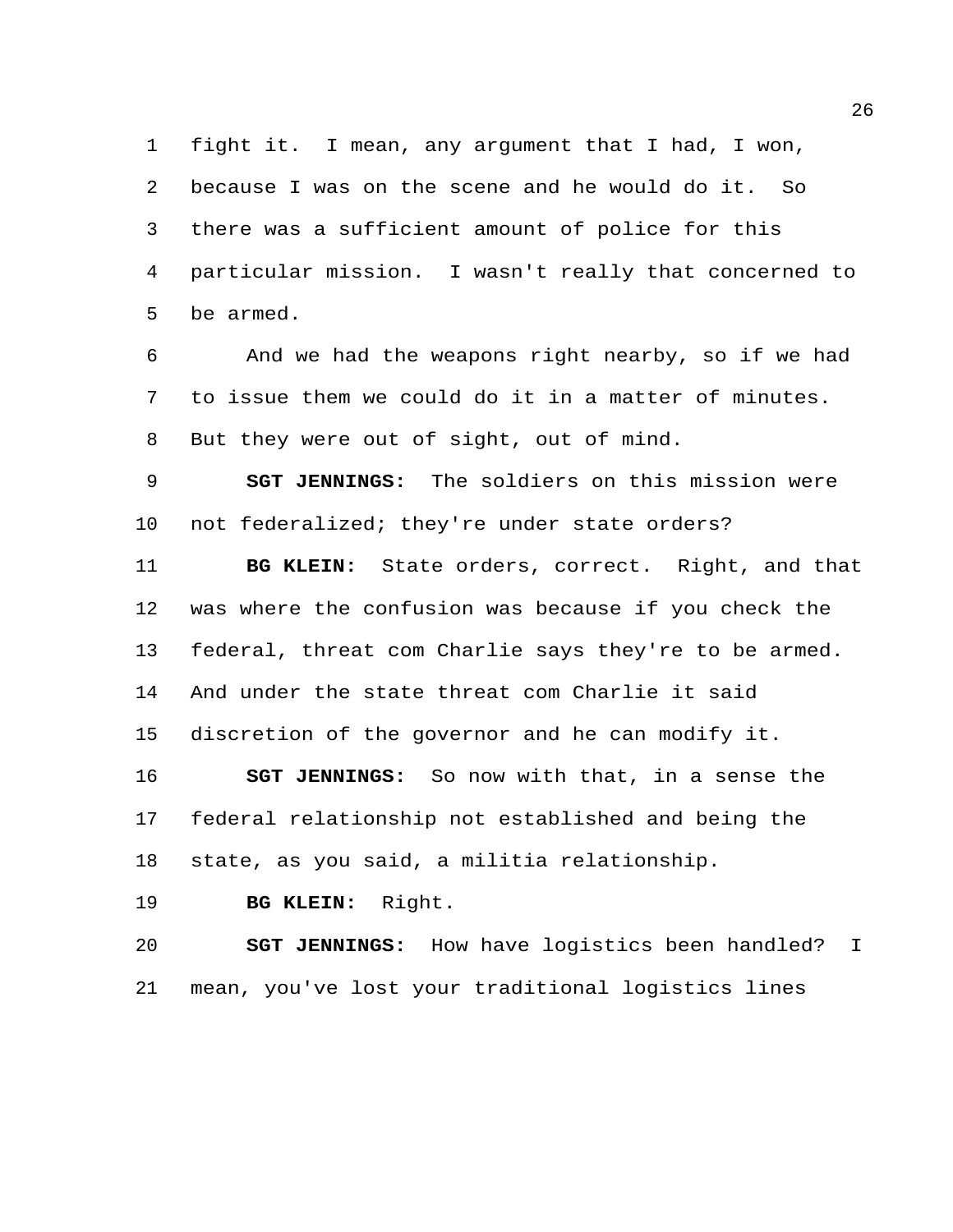between the federal government and how you pay

 soldiers, how you provide for them in the field. Have you established kind of a similar logistics line with the state?

 **BG KLEIN:** Well, that's a good question because there was a little bit of confusion on that, too. What we did, we established a state payroll. You know, where everybody on the federal system had direct deposit, so we had to pay by the old-fashioned way, checks.

 Because they're not in the state system, so there was a whole new experience for (inaudible) people. Being a task force, you know, how to collect that data from all the different units, and they did a remarkable job in getting that together because just about everybody got paid on time.

 I think out of the 4,100 there was like 200 people that didn't get paid, and that was made up in the next check, a supplemented check. So I think that was outstanding as far as the payroll went.

As far as the logistics went, that was another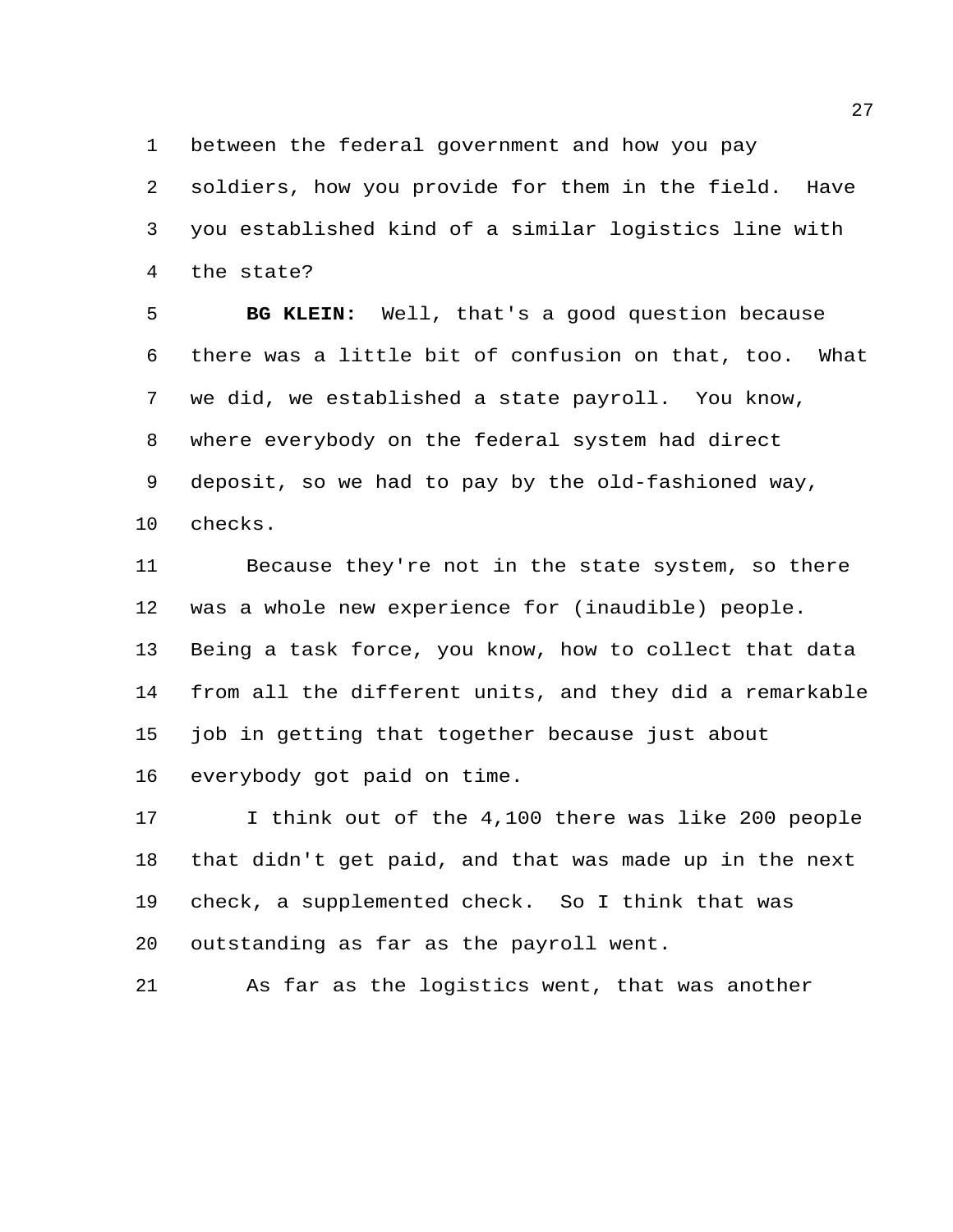situation. The first couple of meals were MREs and then what happened was the civilians came to our aid. There were so many donations. I mean, if you went down it looked like a festival by day two.

 McDonald's set up a booth. Pizza Hut, Burger King, you name it. They all had given away water, coffee. You couldn't, it was hard to walk a block without somebody trying to put a sandwich in your face, you know, which was from the volunteers. It was fantastic.

 They were delivering crates of water to the armories. You know, just the outpouring. So there was never a problem. No one ever came to me and said, "We're not getting fed."

 And then after the (inaudible) established then the state people got together and started state contracts to feed like in places like here.

 Well, we had so much, so many donations that we were actually shipping a lot of the water and soda and stuff back to the armories in the outskirts where the soldiers were sleeping and marshalling.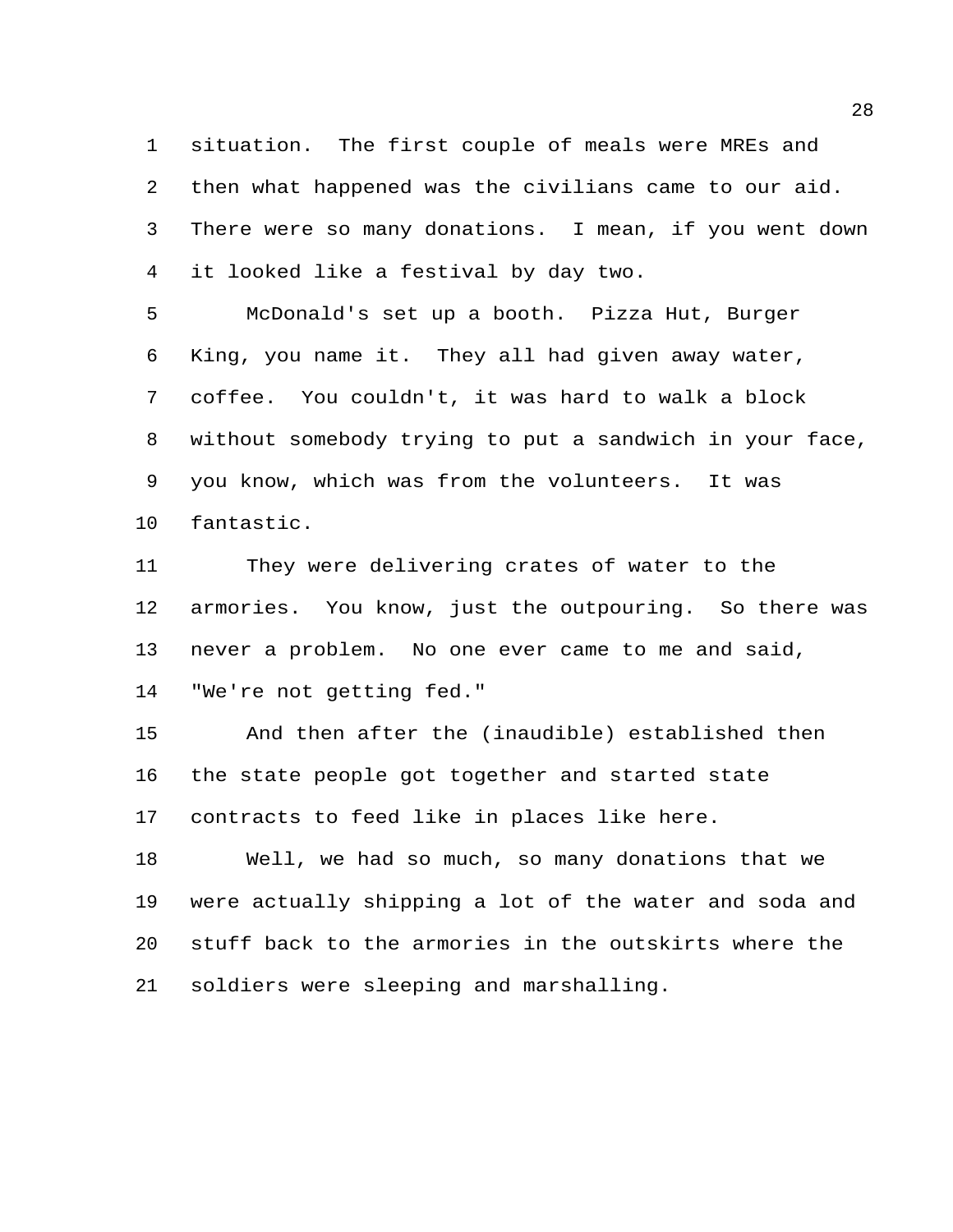So it was just great that the people responded that way.

 **SGT JENNINGS:** It is. We have been to Ground Zero and the amount of civilian support is astounding. But you have established a logistical train, if you will? Knowing that if this mission continues, even if it's just  $-$ 

**BG KLEIN:** Right. Right.

 **SGT JENNINGS:** -- guarding subway stations or whatnot. You know, the civilian support will gradually fall off.

 **BG KLEIN:** Oh, definitely. That's going to, I didn't even realize it was still going. I'm amazed that it's still going as long as it is.

**SGT JENNINGS:** It is.

 **BG KLEIN:** But no, every unit has a civilian contractor as far as meals. Just about anything that they might need, like certain areas they needed cots, you know. They would call up, get a voucher and maybe go out and purchase them or they'd make arrangements to have the Red Cross maybe deliver, would pick them up.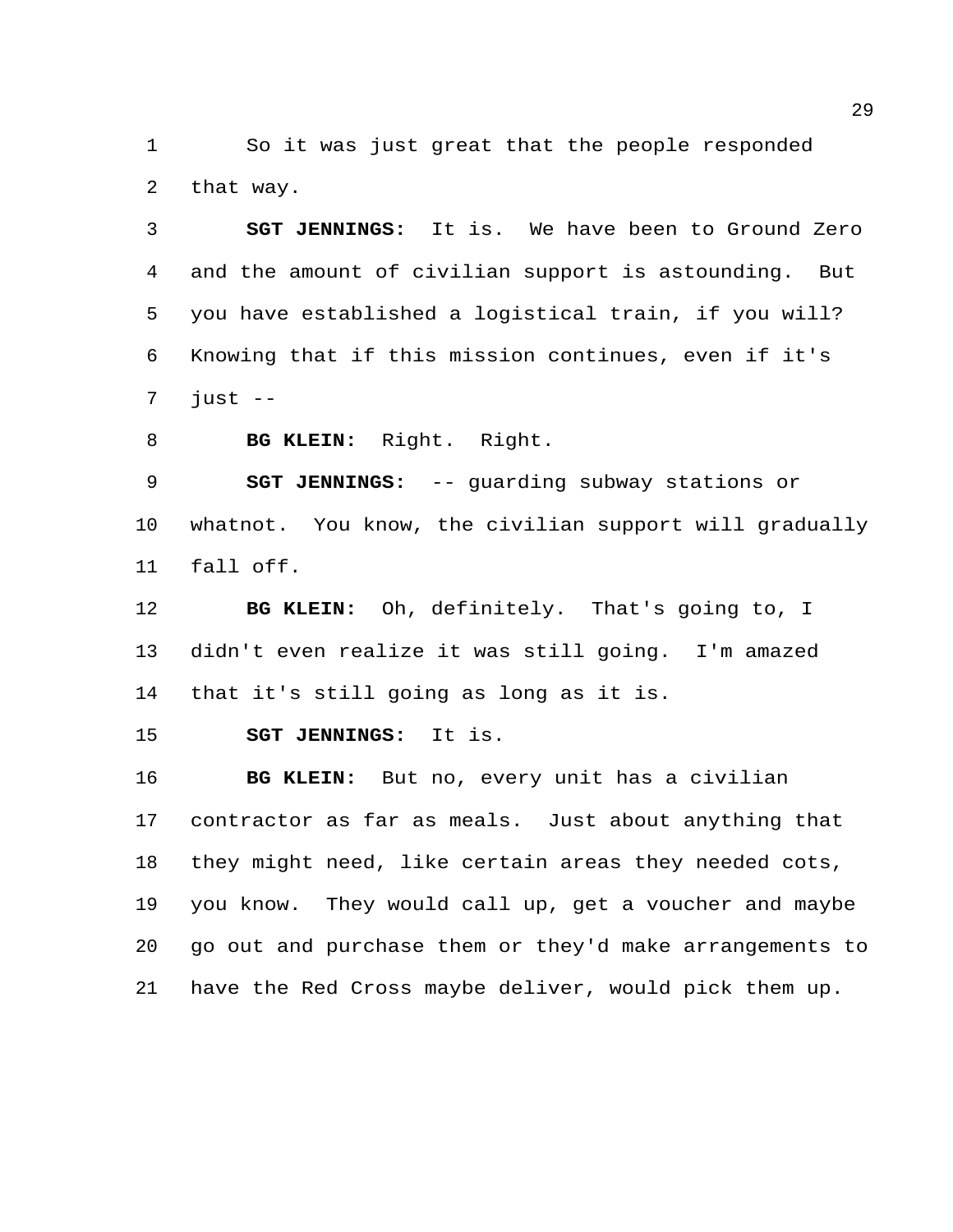I know the first night we were going to sleep on Reynolds Island and they made arrangements, the Red Cross was to get 2,000 cots.

 You know, we were able to pick up a couple of hundred and then we realized that we weren't going to go to Reynolds Island and so we were able to get Fort Hamilton. They had barracks there for 400. And then eventually Governors Island and then they had the Comfort, which is a ship. So I had no problem with housing.

 **SGT JENNINGS:** Did the original Y2K plan have even a loosely established set of rules of engagement for soldiers? During the first 48 hours, for example, there was a lot of questioning going on as to are there going to be further terrorist attacks. What are the soldiers supposed to do, were there established rules of engagement for how we would handle --

 **BG KLEIN:** I wouldn't say it was a result of Y2K. It's a result of DSOP, the domestic, I'm bad on the nomenclatures. Some guys know them all but I have trouble with any of them.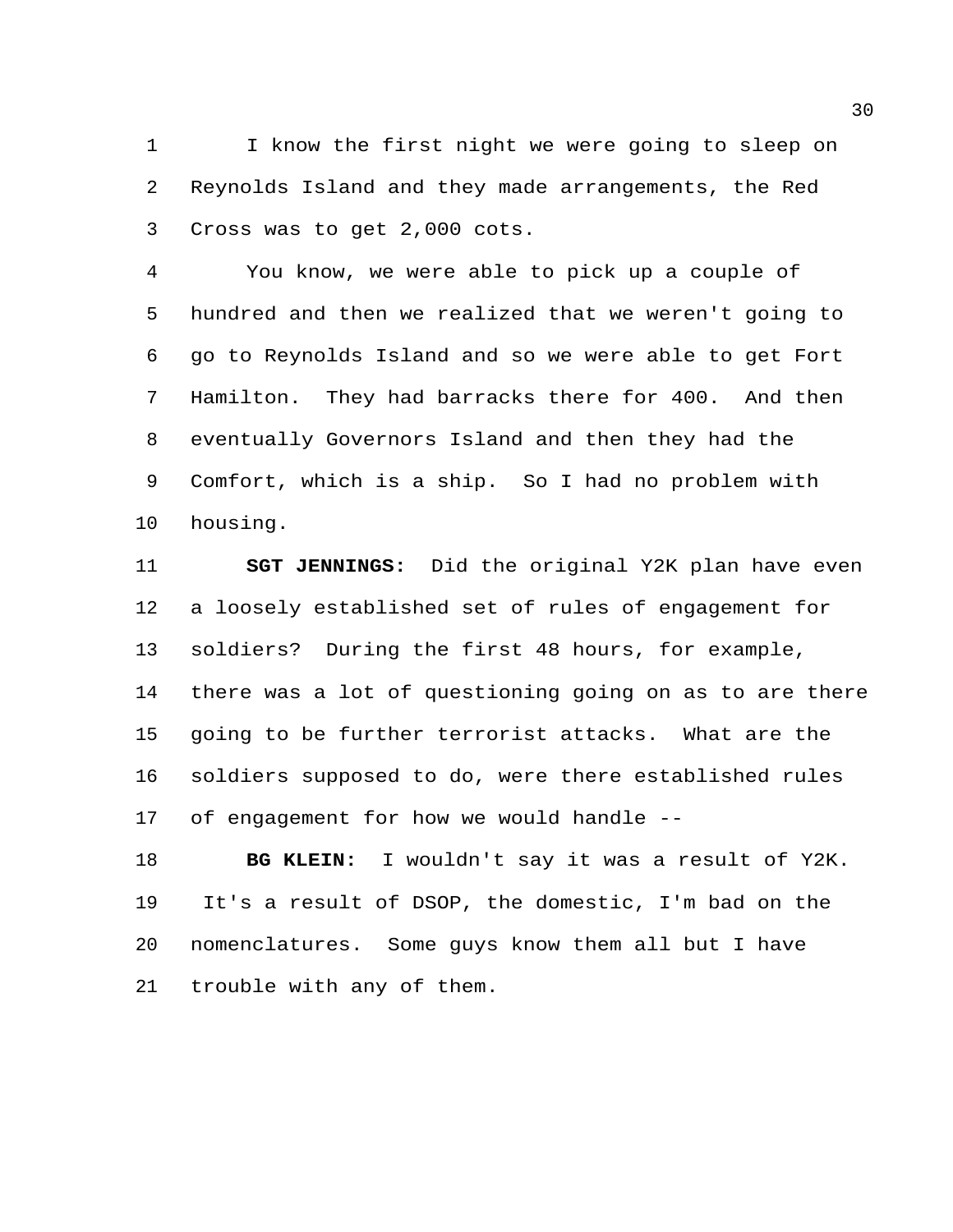But it's a state regulation for like in a civil disturbance. That's what we were operating under.

(Interruption to proceedings.)

 **BG KLEIN:** I would say that's what we were guided by, and that gives you all the rules of engagement as you would do in civil disturbance, riot control or whatever. You know, that's pretty much what we're operating.

 **SGT JENNINGS:** Actually, the National Guard seems to be more suited for these type, because this is a civilian-run operation and it seems that the Guard fits in better.

 **BG KLEIN:** That's my chief of staff. He's a one- star in (inaudible) department, director of personnel. **SGT JENNINGS:** Oh, okay.

**BG KLEIN:** So you talk about habitual

 relationships. I mean, you know. So the fellow that I took the first day I went down to the scene has just retired from the fire department. So when I went down there to see what assistance we could render, I took him with me.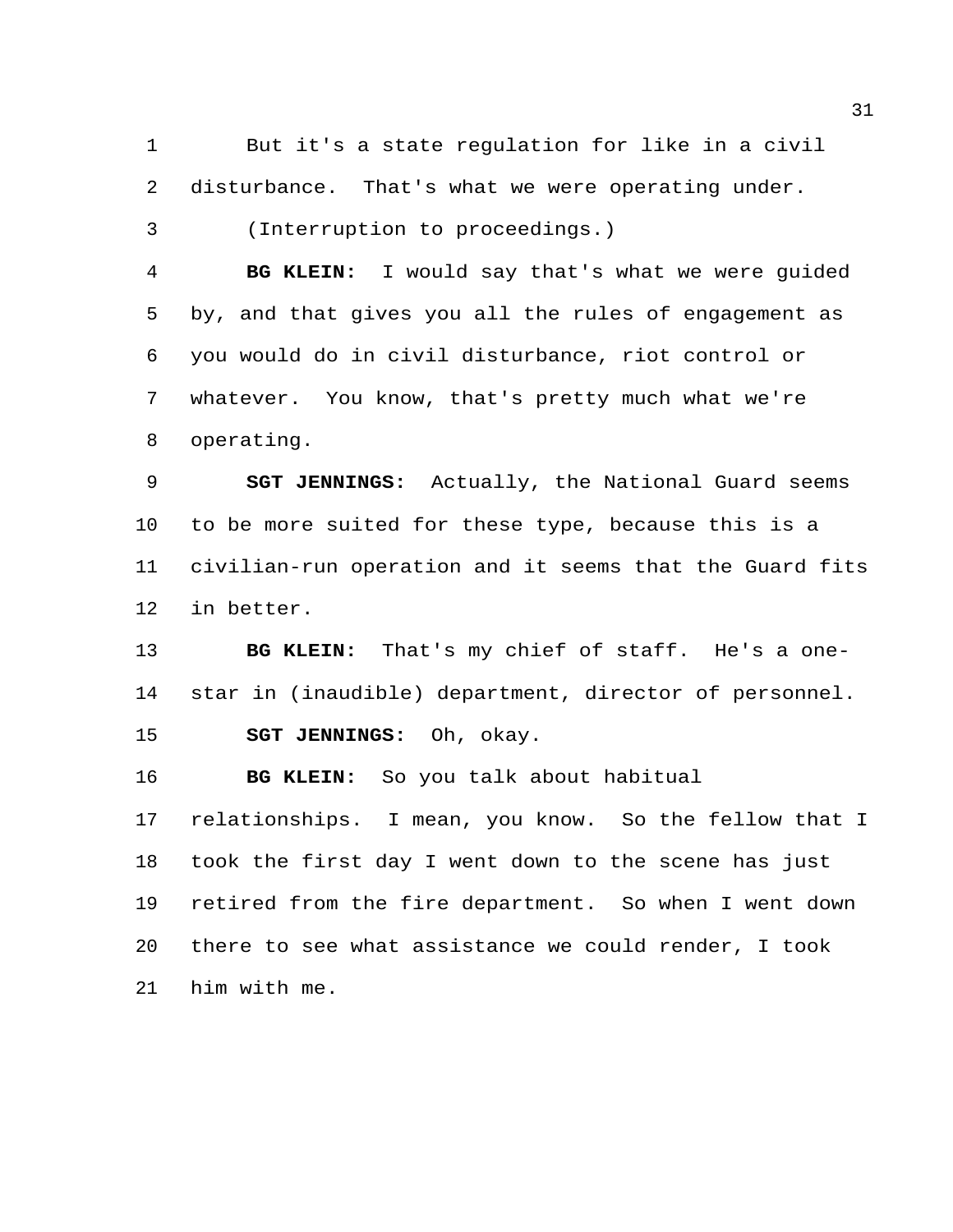So as soon as he went down there, you know, that's the chief, this is the general, you know. And then we established a relationship that I had just a couple weeks before.

 And then other people worked in Y2K. So I took, for example, one of my colonels who retired from the police department and a lieutenant colonel who retired from the fire department, put them into the emergency management office as the liaison and that type of thing.

 So definitely more suited, because now already they know their operating procedures of the police and fire. We've talked the same language.

 Now, if you had an active duty unit come in, and I'm not saying anything bad about the active duty, but just they wouldn't have those relationships. So in this situation, you know, we're hitting the ground running. There's no time to develop those

relationships.

 That's what's good about the task force that we work under, that we've already had these relationships.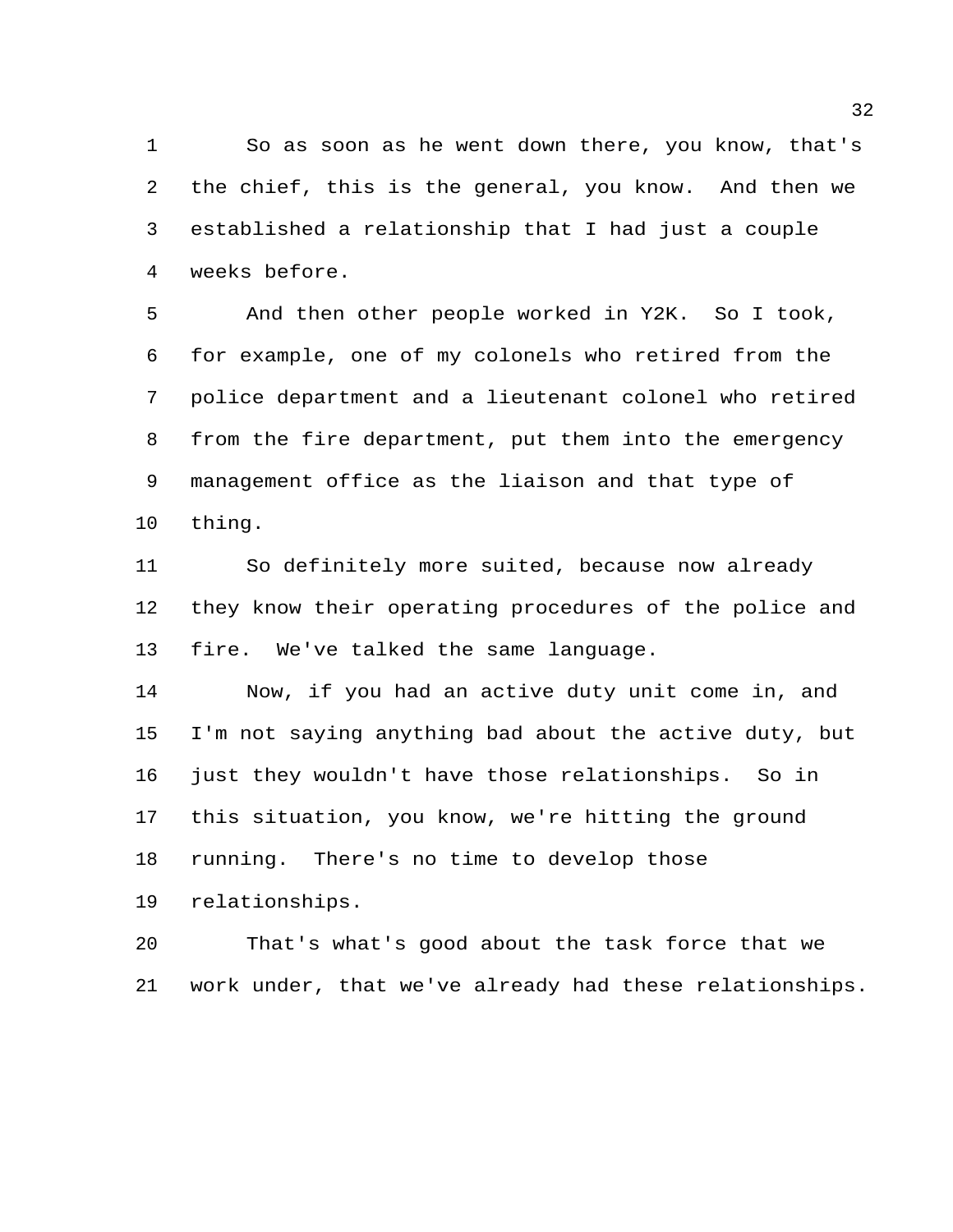I think that was critical in this situation that everything went so smoothly the first couple of hours, the whole operation.

 Commanders, local commanders. The commander of 101 Cav has a very good relationship with his community. It's right in Staten Island. The commander of the 69th is in Manhattan. So they have a great, their headquarters is in Lexington Avenue.

 The commander of the 107th is in Park Avenue, which is another, you know. That's the thing of having the geographical task force.

 **SGT JENNINGS:** In retrospect is there anything that you would have done differently?

 **BG KLEIN:** Oh, a lot of things. A lot of things I would have done differently. Probably my biggest critic is myself of myself, you know.

 But I don't, in knowing what I knew at that time, I don't know what I could have done really differently to make it successful.

 I think what we did and what we do really well in the National Guard is we respond to the situation. You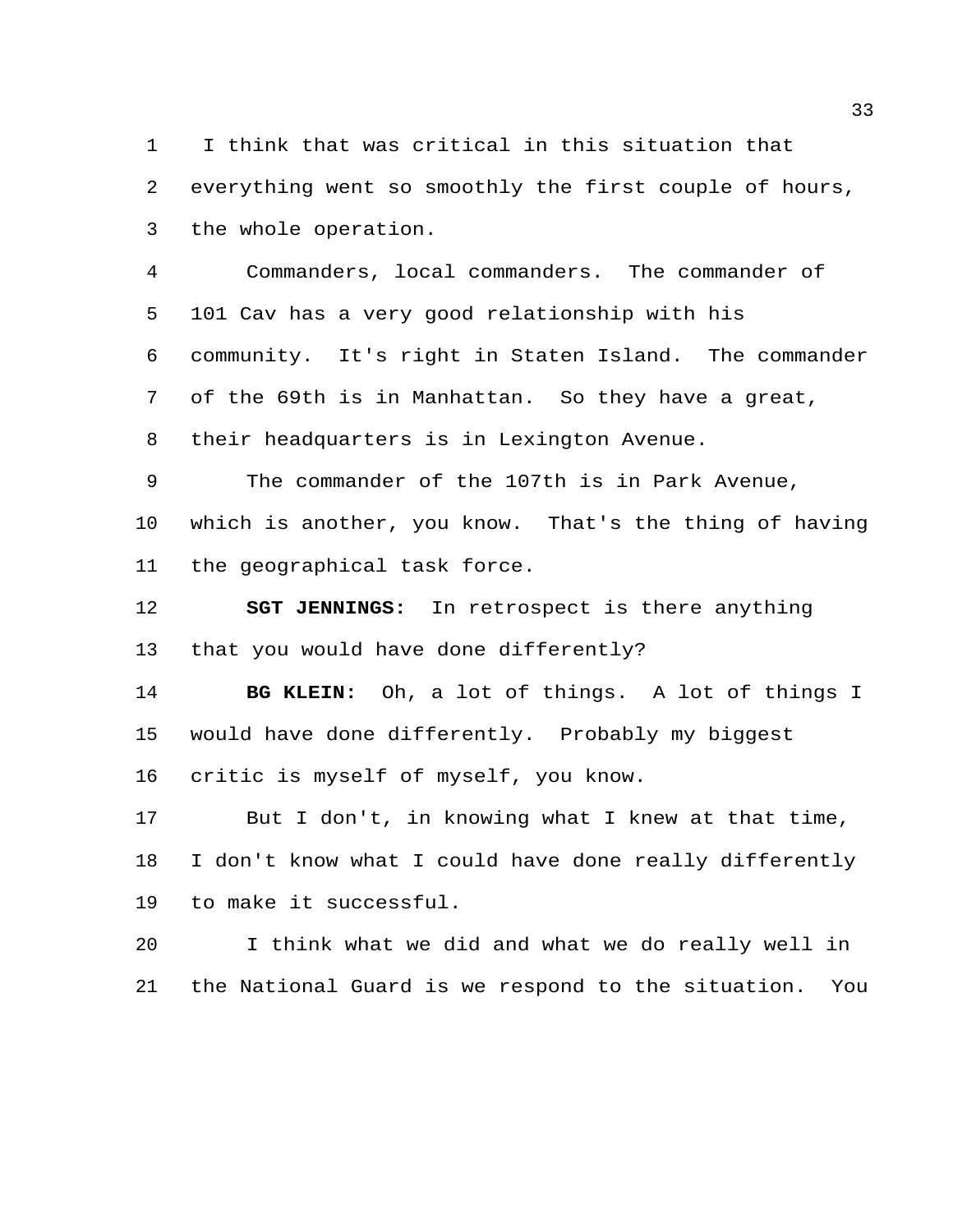know, how many times. We have such resourceful people here that when you're faced with what seems to be an insurmountable problem, somebody will come up with a way to get around it.

 The people on my staff just amaze me because they were so proactive. I'm down there and I'm thinking about this and I say, "Oh, my God, it's raining." And meanwhile, my staff is already working on getting the rain gear. You know, they knew the weather forecast. And I said, "Wow," you know.

 So as a commander, if you have a proactive staff you don't have to be thinking about every possible thing that could happen. They had the weather report. They knew rain was forecast. They were in the process of getting tents set up.

 The day before I even, I wasn't thinking about it until it started raining. So the last guy that had a raincoat was me, you know. That's the type of thing. **SGT JENNINGS:** Have you done a formal AR with your staff?

**BG KLEIN:** Yes, we did.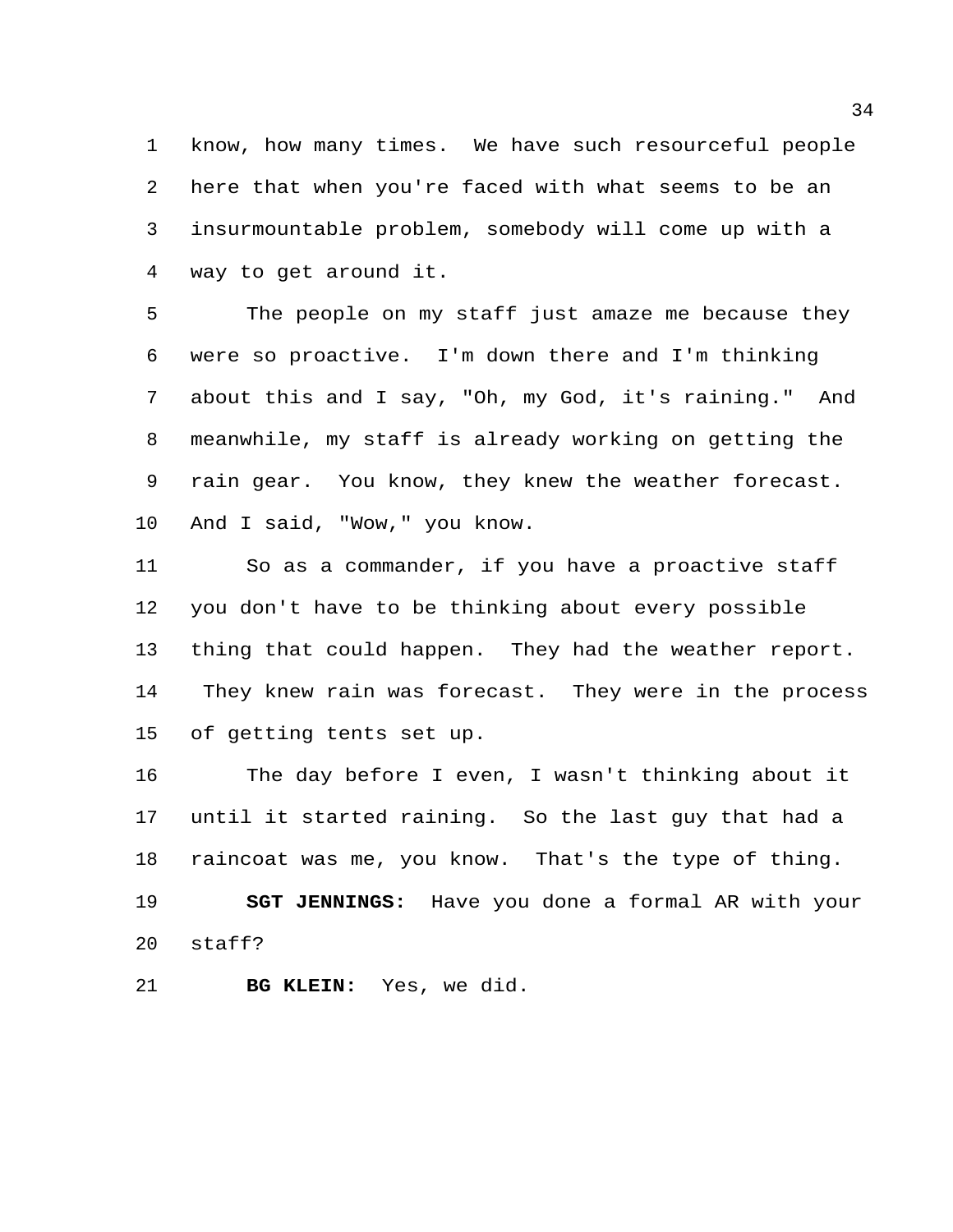**SGT JENNINGS:** Would it be possible to get a copy of that? Have you written it up?

 **BG KLEIN:** It's written up. I don't think there would be a problem getting that.

**SGT JENNINGS:** Do you have any other?

 **SFC MORIARTY:** Just a few quick questions. Within the flow of command, this is kind of a unique situation since New York City is almost a state amongst itself, it's so gigantic.

 How did the movement of command and request work between the mayor, governor and National Guard? Did you have to go through the governor back down to the EEOC to the National Guard?

 **BG KLEIN:** Well, there again that emergency operations center that you saw on Pier 92, there's representatives in there from just about any, there's agencies in there I couldn't even think of. They're in there from the state, from FEMA to, you know, to city. So they're all talking to each other and, you know, it's one of those things. When I first took over the battalion command somebody would come in and say,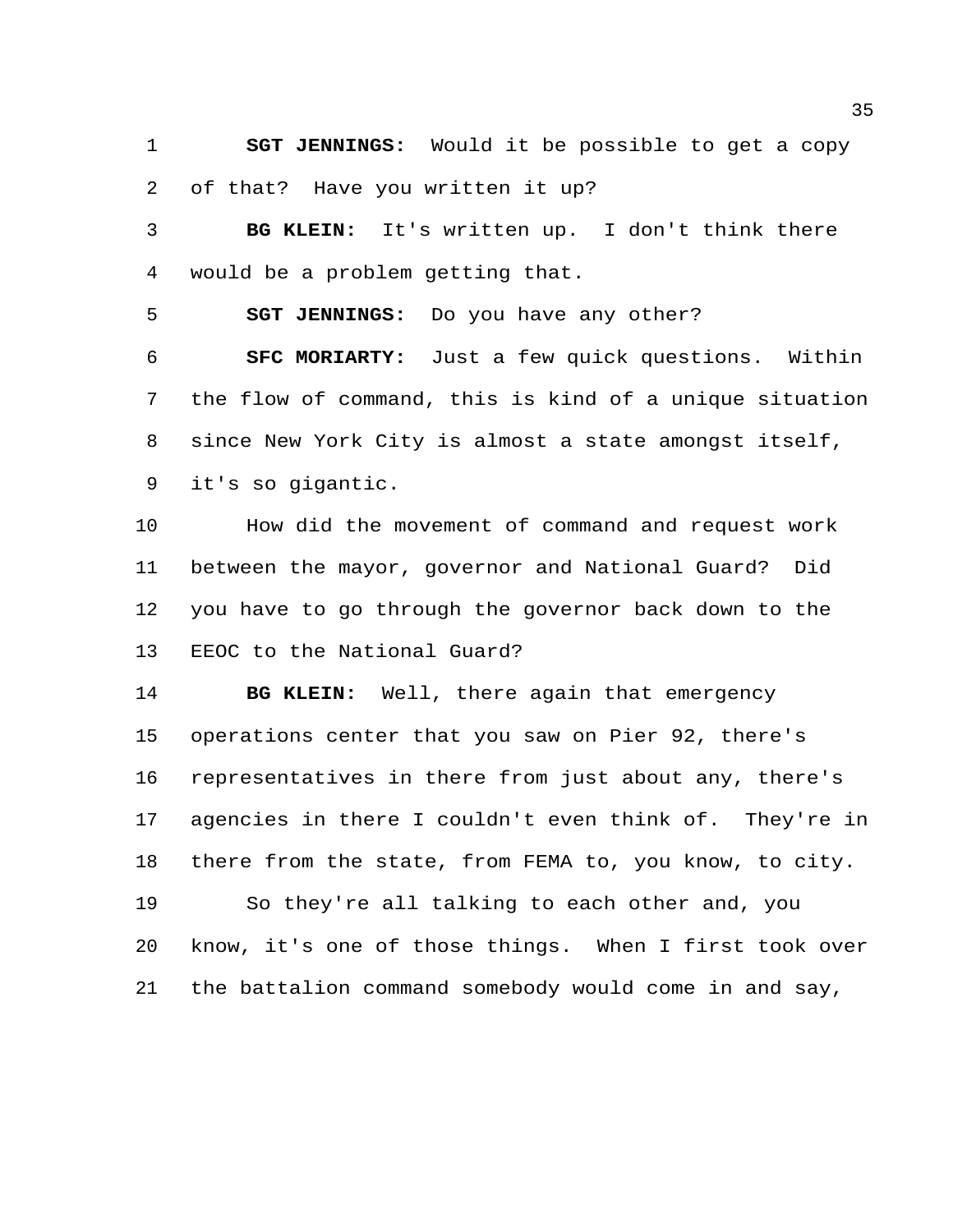"I need ammunition."

 And I would go, "One is personnel, two is intelligence, three is training and four is the flow of supplies. So go see the four. What are you coming in here to see me for?"

 Well, it would be the same thing. We have a situation. We need this. So we would go, well, that sounds like it's a federal thing, so they go to the FEMA guy. And then they would do whatever networking FEMA does to get whatever was needed.

11 But everybody, every agency was proactive. They were coming to the head of the emergency management or his people and saying, "I think we could do this for you," or, "Do you need this?"

 Some guy would say, "Oh, yes, that's a great idea." You know, and okay, they'd pick up the phone and get it.

 So whether they did their homework beforehand and say, "Hey, we have it, it's available, can we give it to these guys?" Pretty much whatever they asked for, they got.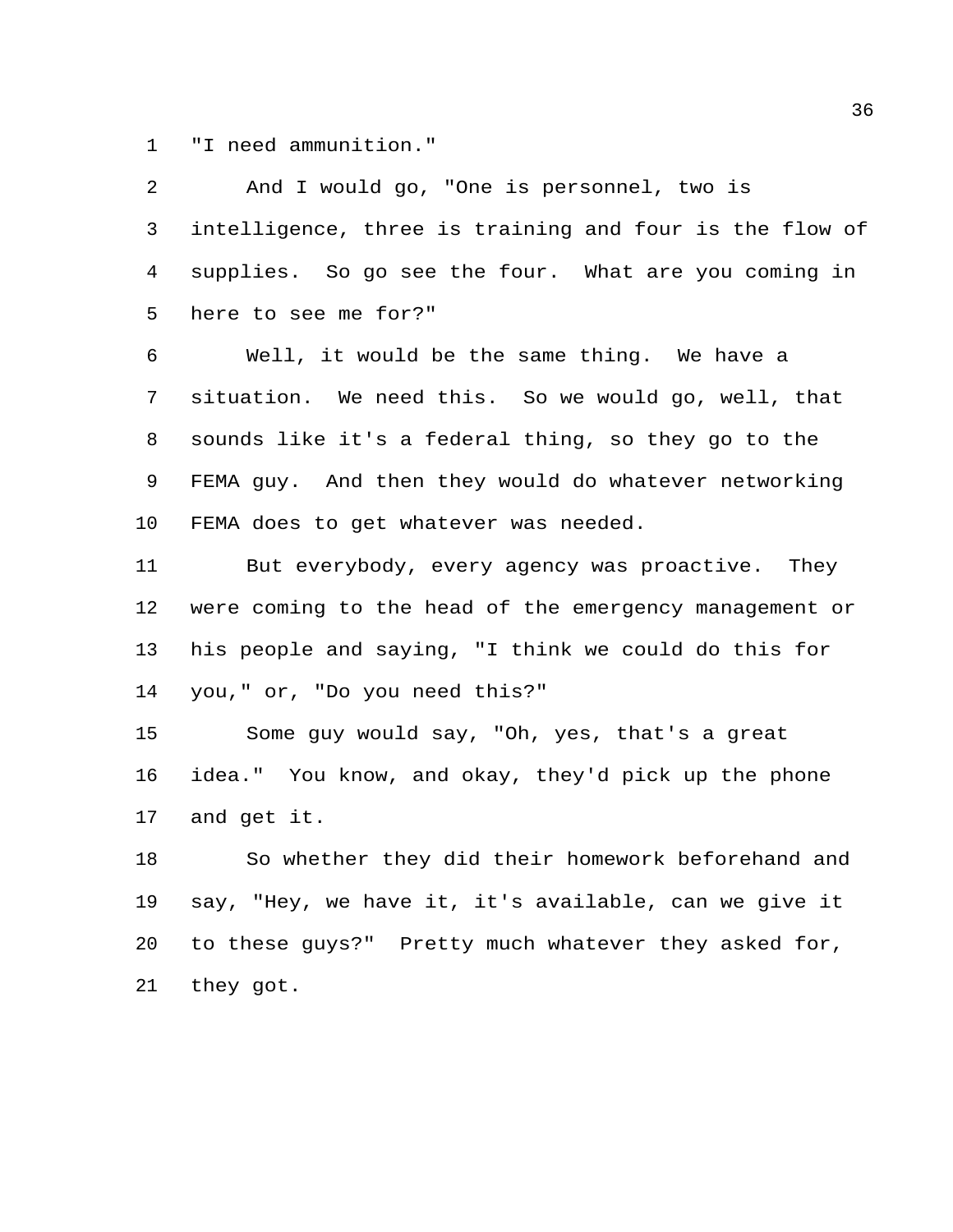**SFC MORIARTY:** As the first general officer on the ground have you been contacted by the city or (inaudible) for lessons learned? Hopefully we don't have to go through this again, but with the potential threat, you know, even with these anthrax issues and other issues.

 Because what you as the first general officer on the ground down there, what you and your staff did was remarkable in terms of this is something you never trained for.

 That's what I was getting at before when I asked you if there was anything you would have done differently pertaining to lessons learned.

 **BG KLEIN:** As far as lessons learned as what we could have done differently, I think we could have been better equipped, you know. Things like just for example, having MBC equipment available, different things pre-positioned.

 You know, in the future all these things that we needed, to get cots. We should have had cots in the armories. You know, just different. Anticipate the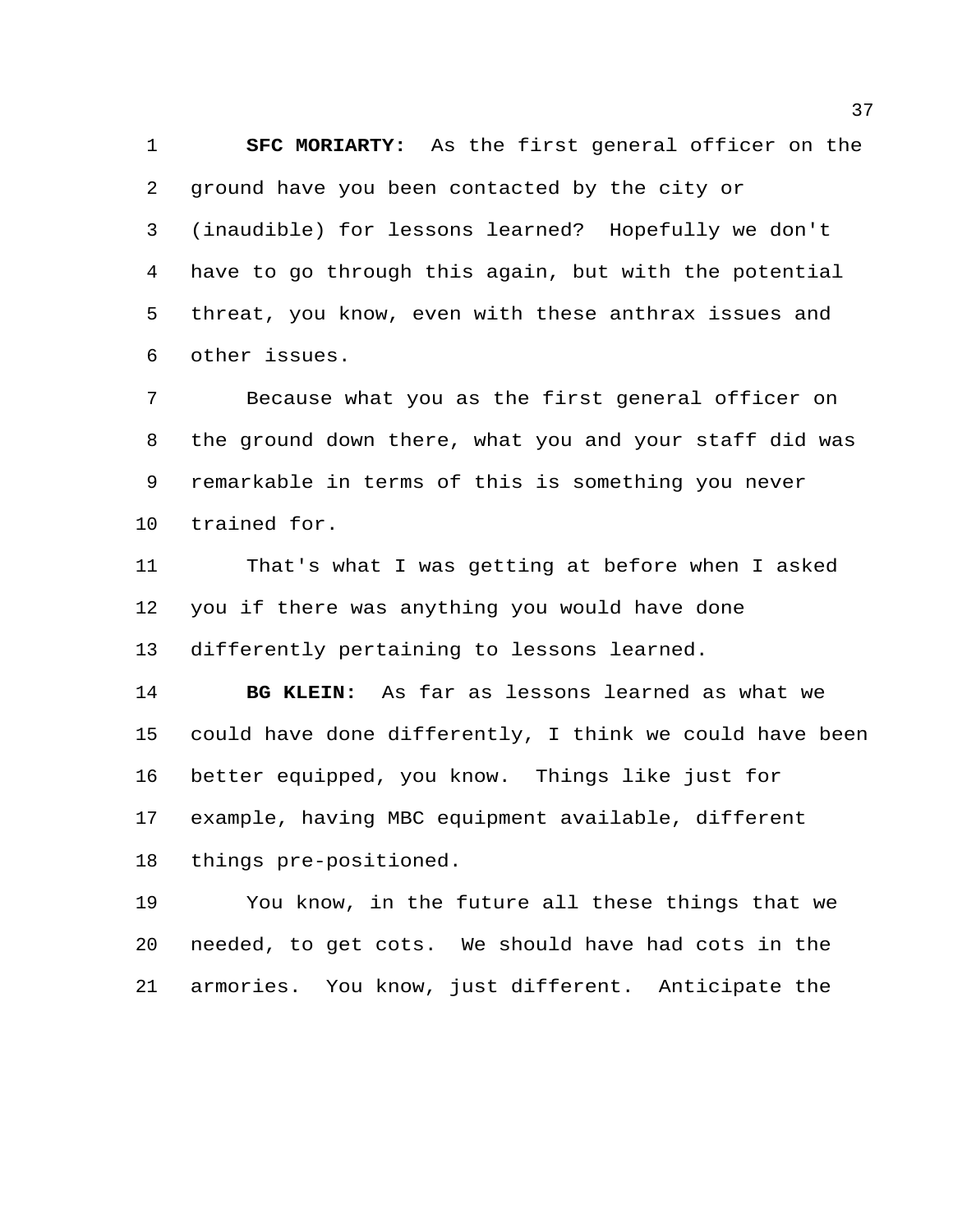needs, have it pre-positioned.

| 2              | Our emergency operations center downstairs, we had      |
|----------------|---------------------------------------------------------|
| 3              | to get fax machines, telephone lines run in. I had to   |
| $\overline{4}$ | have like 10 lines run into this building. Where I was  |
| 5              | operating down in Park Avenue we had 25 lines run in.   |
| 6              | It took like a day or two to get it in.                 |
| 7              | So the thing that was keeping us operating pretty       |
| 8              | much was our own personal cell phones. They finally     |
| 9              | contracted for 50 cell phones to give out to my staff   |
| $10 \,$        | because the radios weren't operating down in Manhattan  |
| 11             | with the tall buildings.                                |
| 12             | And all the radio communications, FM radios that        |
| 13             | we would use weren't operating. So we were operating    |
| 14             | on our own personal cell phones for the most part.      |
| 15             | The cell phones that worked best were like I have       |
| 16             | a Jersey number for my business, New Jersey. That was   |
| 17             | working. The 914 cell phones were working. The 917,     |
| 18             | though, and the 212, which is the New York City phones, |
| 19             | weren't working.                                        |

 So I think if we would have, you know, fax machines in our EOC, computers, you know, things like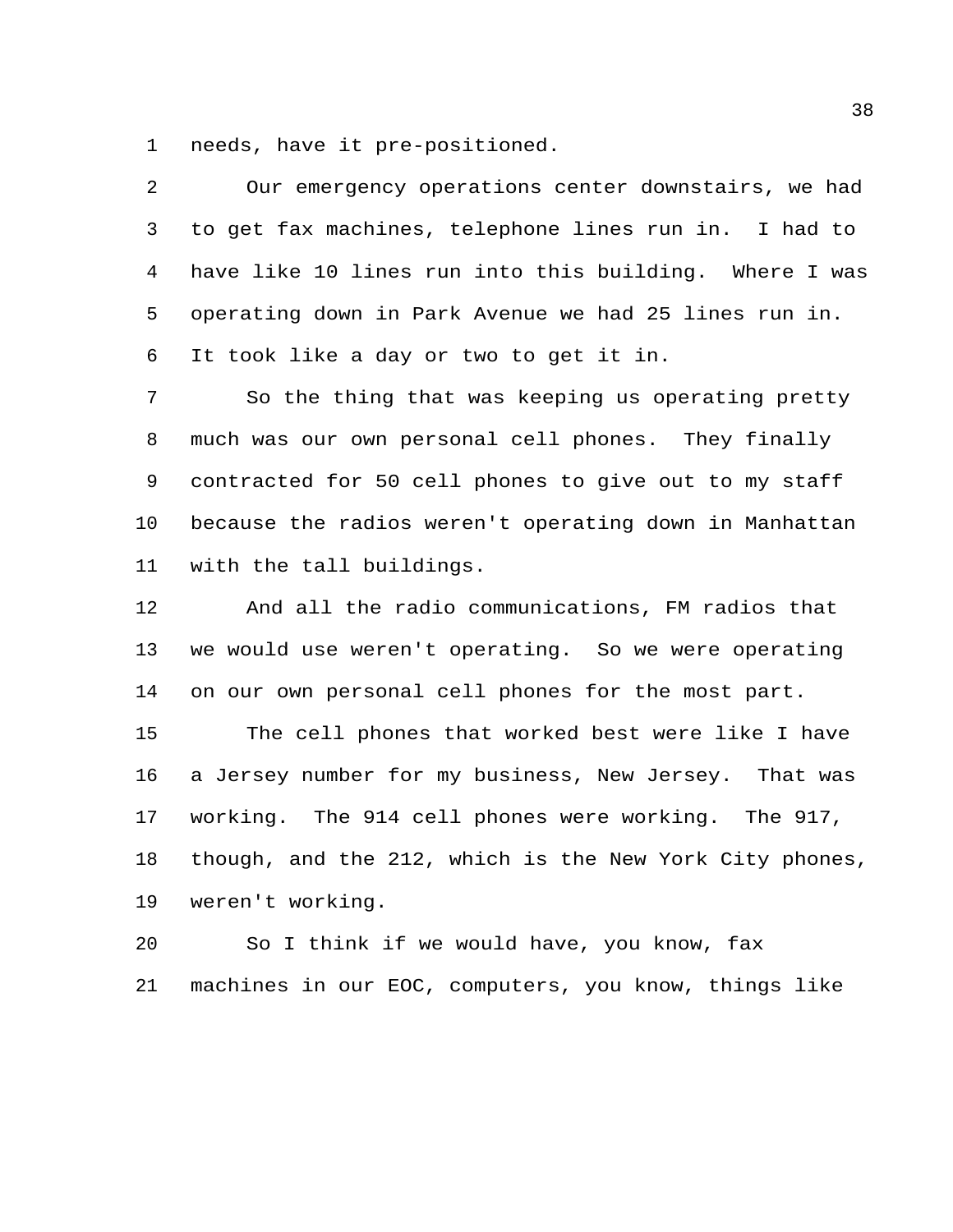that, we should have those things pre-positioned and not have to wait a couple days to get the stuff in. **SGT JENNINGS:** Is there anything you want to add to this interview, sir, because I know that your staff is waiting for you.

 **BG KLEIN:** No. I just, you know, I think it's a good idea what you're doing to keep the historical data on this, because hopefully if just one thing comes out of it, if somebody says, "Hey, maybe we could take a look at the New York model."

 It was a situation where they don't, they couldn't really plan for it, but I guess we did by having some things that, you know, didn't seem important at the time, but having the task force established by area and who was going to be in charge initially. So that eliminated that kind of confusion.

 It's in that area, geographically it makes sense to have that person in that area that knows the area. The soldiers are familiar with the terrain.

 So I guess all those plans, you know, came into focus. And the other is the fact that we evidently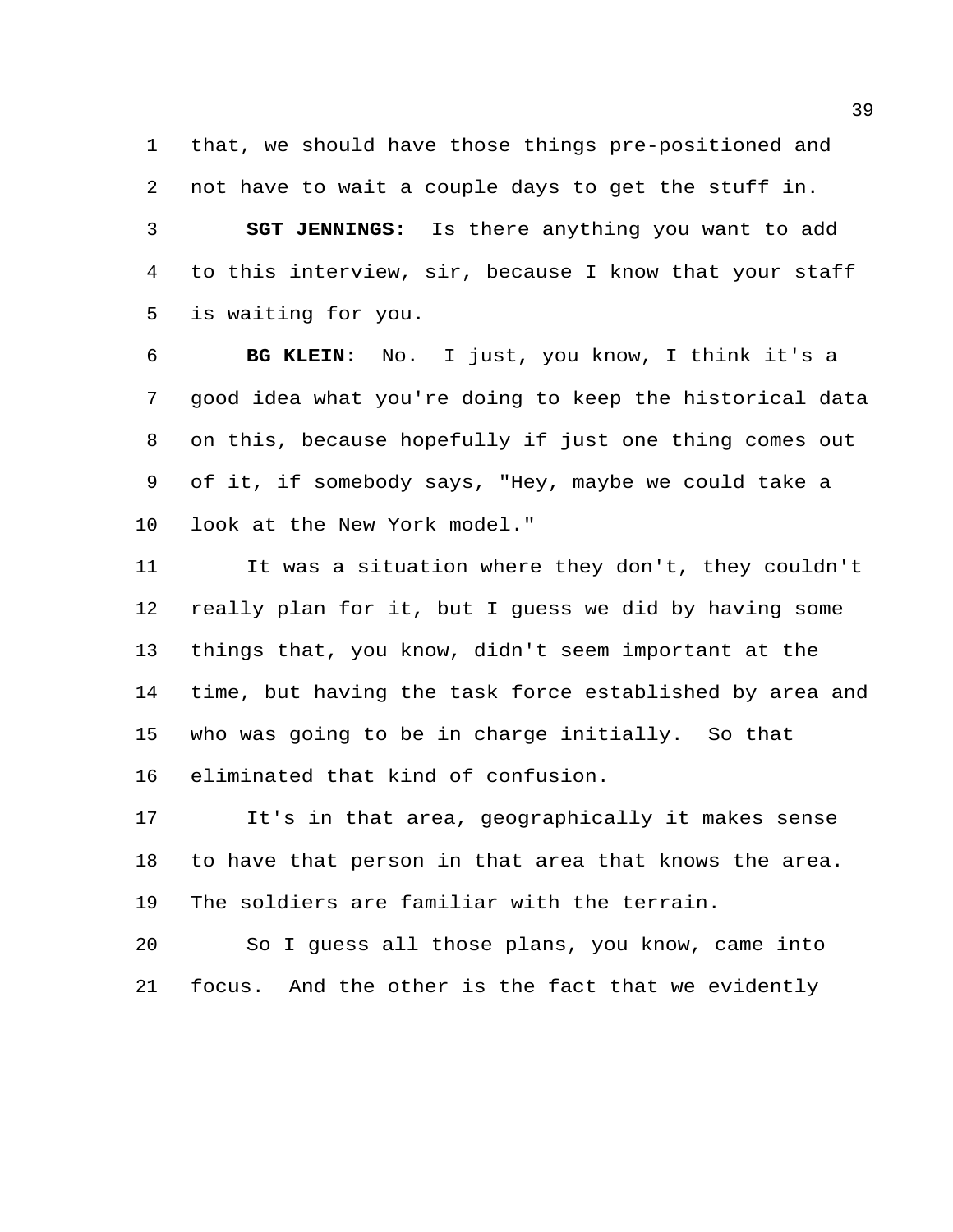trained our soldiers well because they responded well. What you do in the time of emergency is what you've been trained to do.

 So they treated people with dignity and respect and even though they had to be firm in not letting, the people that wanted to get into the area with real good intentions had to be kept out.

 And yet I didn't have one single formal complaint against one of our soldiers for like discourtesy. And I'm sure there was many people that wanted to get into that area for whatever reason.

 I know there were complaints of people, not so much complaints but people that were upset they couldn't get in. But once they thought about it, they understood why they couldn't. And then procedures if they really needed to get in there, there was procedures in place to get them there.

 **SGT JENNINGS:** Yeah, because I've heard about people that got dogs and stuff like that.

 **BG KLEIN:** Sure, which we've established a, once we had the situation under control we had situations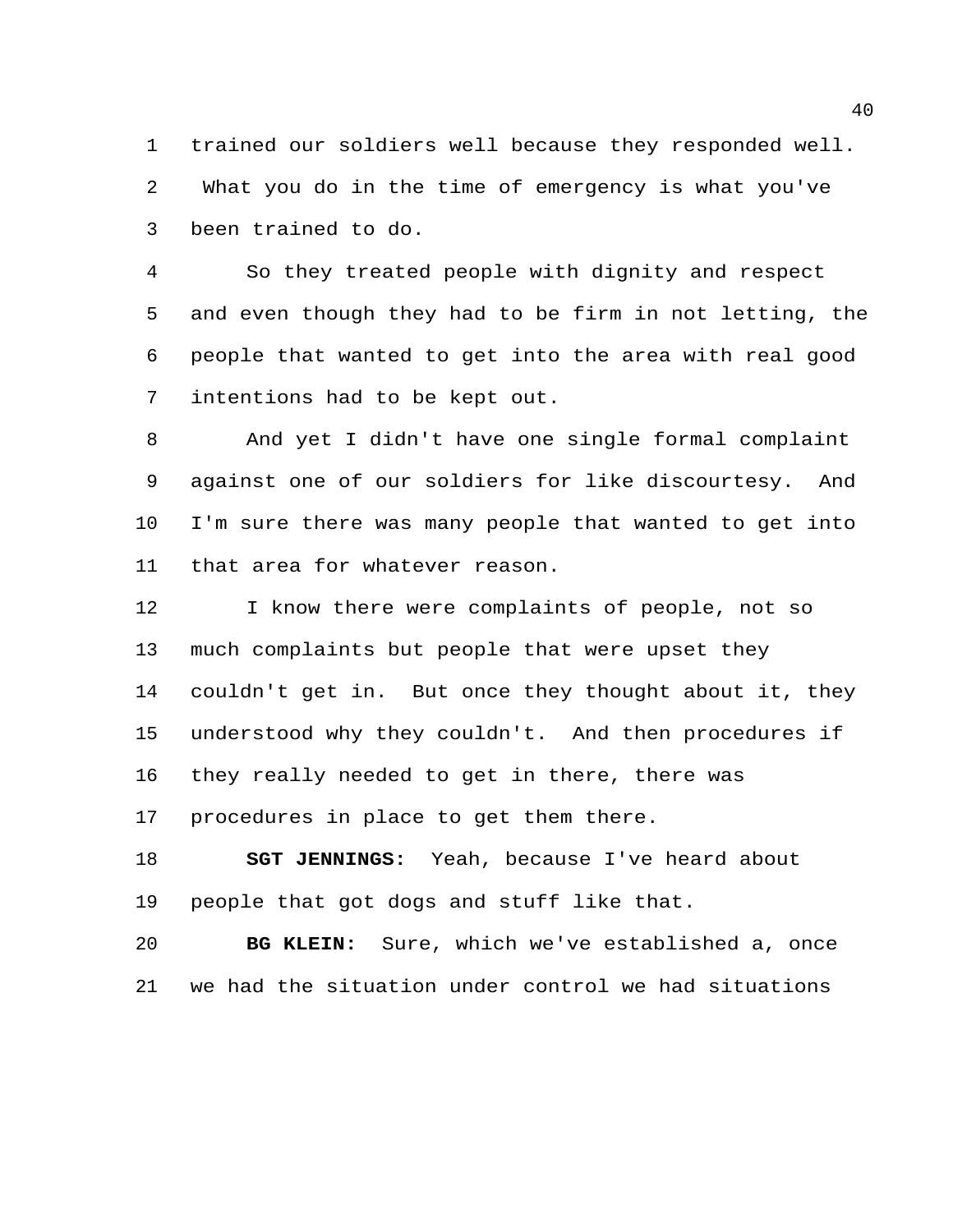where they would allow them 15 minutes. Just personal possessions, to get in and get out their possessions. Escorted them in, escorted them out and that type of thing.

 **SGT JENNINGS:** We talked to a (inaudible) specialist who spent a lot of time going up and down stairs, because there was no electricity.

**BG KLEIN:** That's right.

 **SGT JENNINGS:** And the elevators weren't working. So you'd ask what floor and they'd say the 31st and that was his third escort today.

 **BG KLEIN:** And thank God we had the manpower to do it.

 **SGT JENNINGS:** Could we get your photograph, sir? **BG KLEIN:** Sure.

 **SFC MORIARTY:** I'll come back. The camera is with  $17 - -$ 

 **SGT JENNINGS:** Oh, I see. Why don't you go see if you can get that, or do you want me to --

**SFC MORIARTY:** I'll go get it.

(The interview was concluded.)